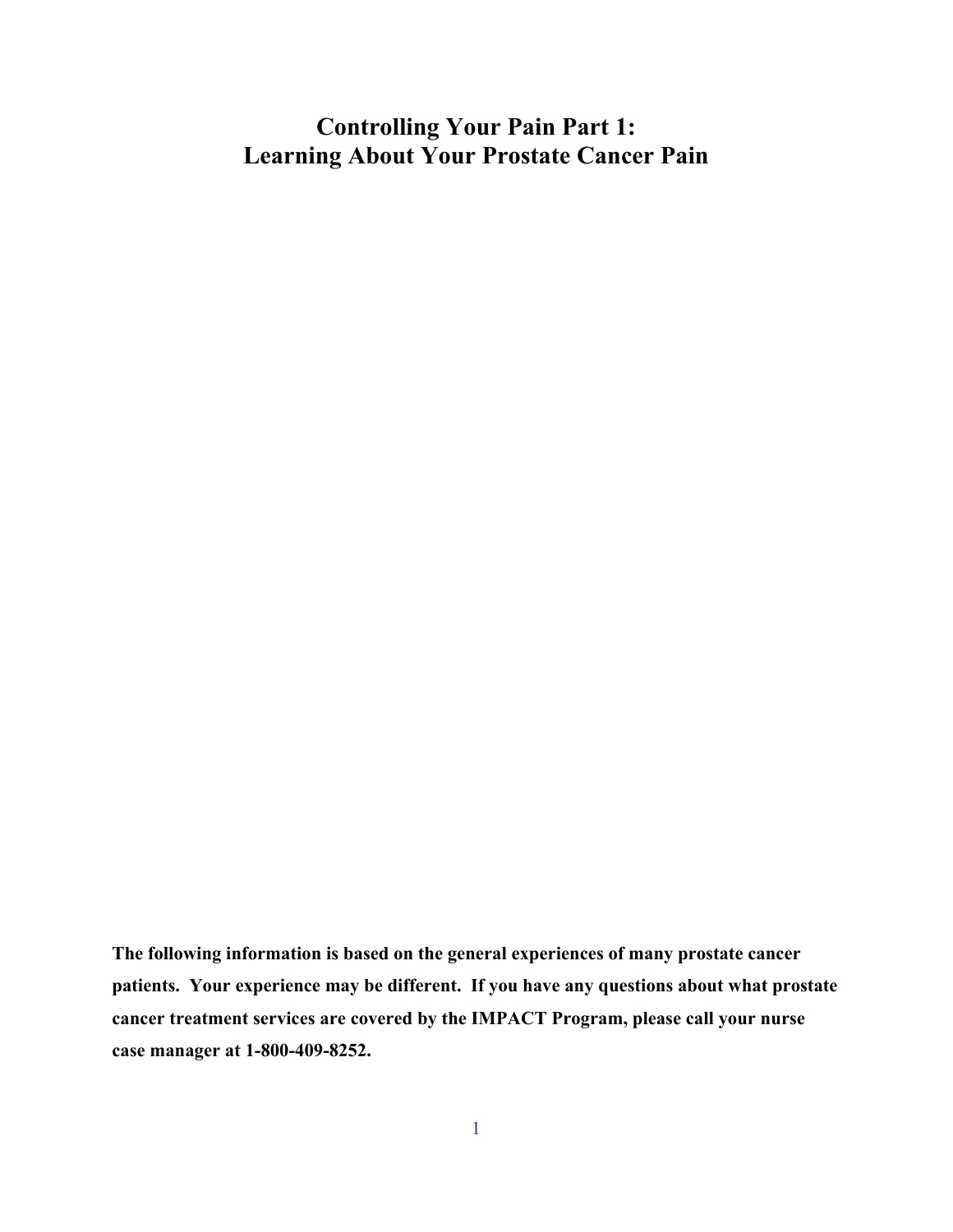# **Table of Contents**

| Important Facts You Should Know About Treating Prostate Cancer Pain  5 |  |
|------------------------------------------------------------------------|--|
|                                                                        |  |
|                                                                        |  |
| What Does Pain Control Have To Do With Treatment Of My Prostate        |  |
|                                                                        |  |
|                                                                        |  |
| If I Take Pain Medication Will I Become Addicted To It? 10             |  |
| Will I Get "High" Or Lose Control When I Take My Prostate Cancer Pain  |  |
|                                                                        |  |
| Will The Pain Medicine I Am Taking For My Prostate Cancer Stop Working |  |
|                                                                        |  |
|                                                                        |  |
|                                                                        |  |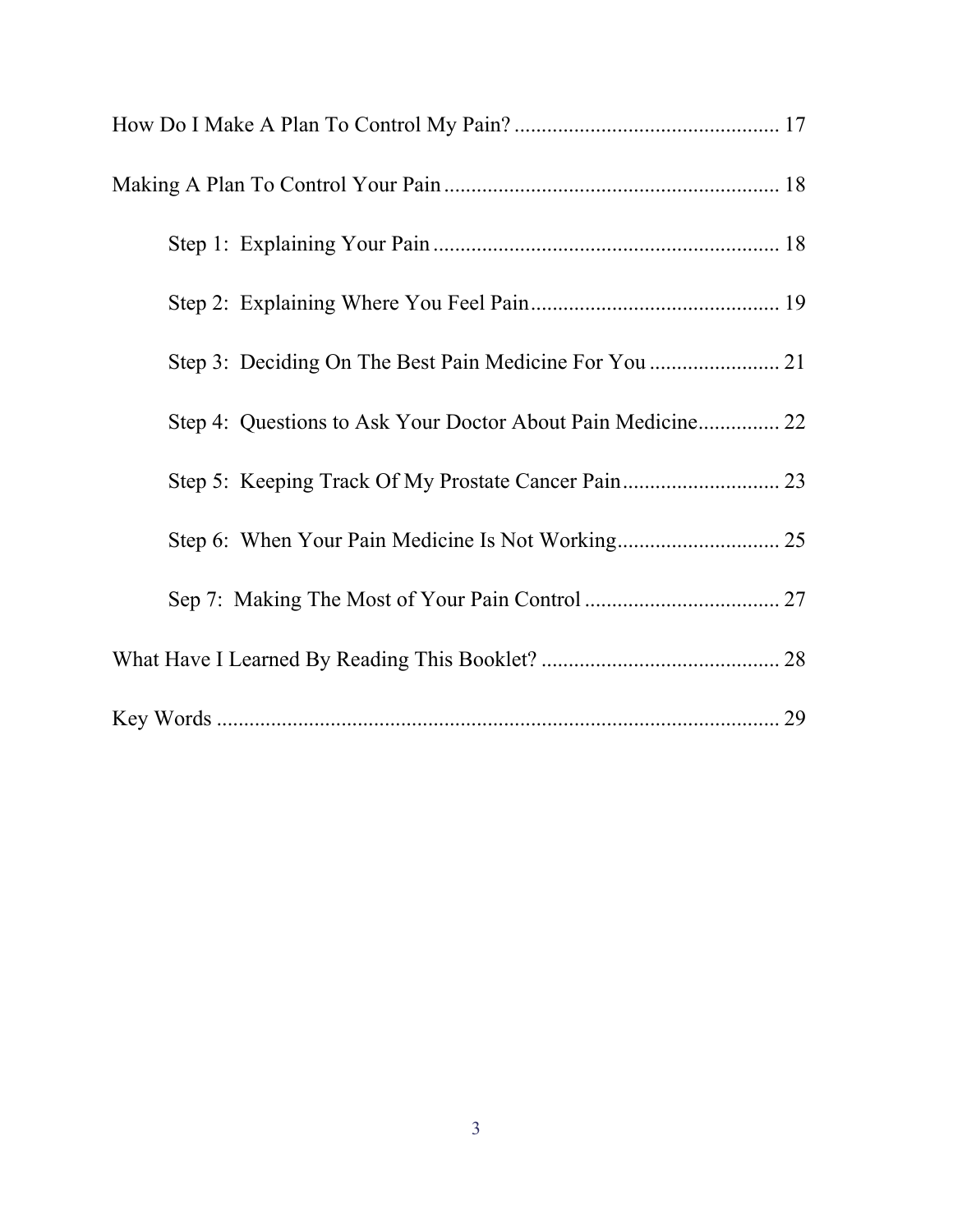### **What Will I Learn By Reading This Booklet?**

This booklet will help you learn about controlling your prostate cancer pain. Controlling the pain you have because of your prostate cancer pain is important. If you can control your pain, it will not keep you from doing the things that you want to do like working, spending time with family and friends, going to church, or shopping for groceries. In this booklet you will learn about:

- Answers to common questions about controlling your prostate cancer pain
- Why you may have prostate cancer pain
- How to make a pain control plan

It is important for you to think about and plan how you will manage your pain. The goal of managing your pain is to control it so you can do the things you want and need to do.

Words that appear in **bold** (dark text) can be found in the "Key Words" section at the end of this booklet.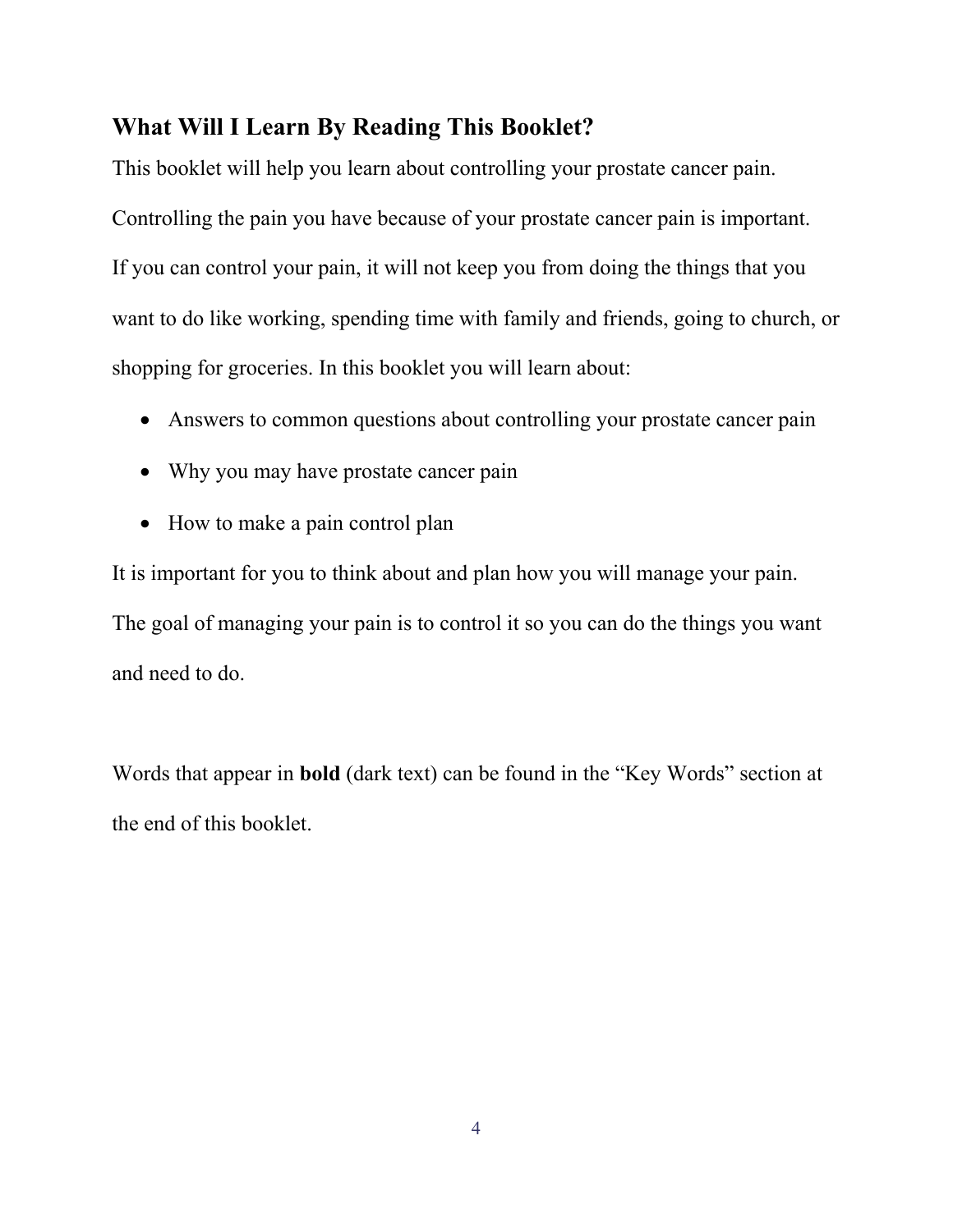# **Important Facts You Should Know About Treating Prostate Cancer Pain**



Having prostate cancer does not always mean having pain. Some men with prostate cancer don't have any pain. While other men have mild pain. There are many different kinds of medicines and ways to take medicine that can take away your prostate cancer pain. You should not put up with pain as a normal part of having prostate cancer. When you are free of pain, you can sleep and eat better, enjoy the company of family and friends, and continue with your work and hobbies.

Only you know how much pain you have. Telling your doctor and nurse case manager when you have pain is important because:

- 1. It is easier to treat pain when you first have it. Don't wait until your pain is so bad that you can't do the things you want to do.
- 2. Constant or new pain can be an early warning sign of the **side effects** (unwanted changes in your body) from your prostate cancer or treatment. You, your doctor, and your nurse case manager can talk about how to treat your pain. You have a right to pain relief, and you should insist on it.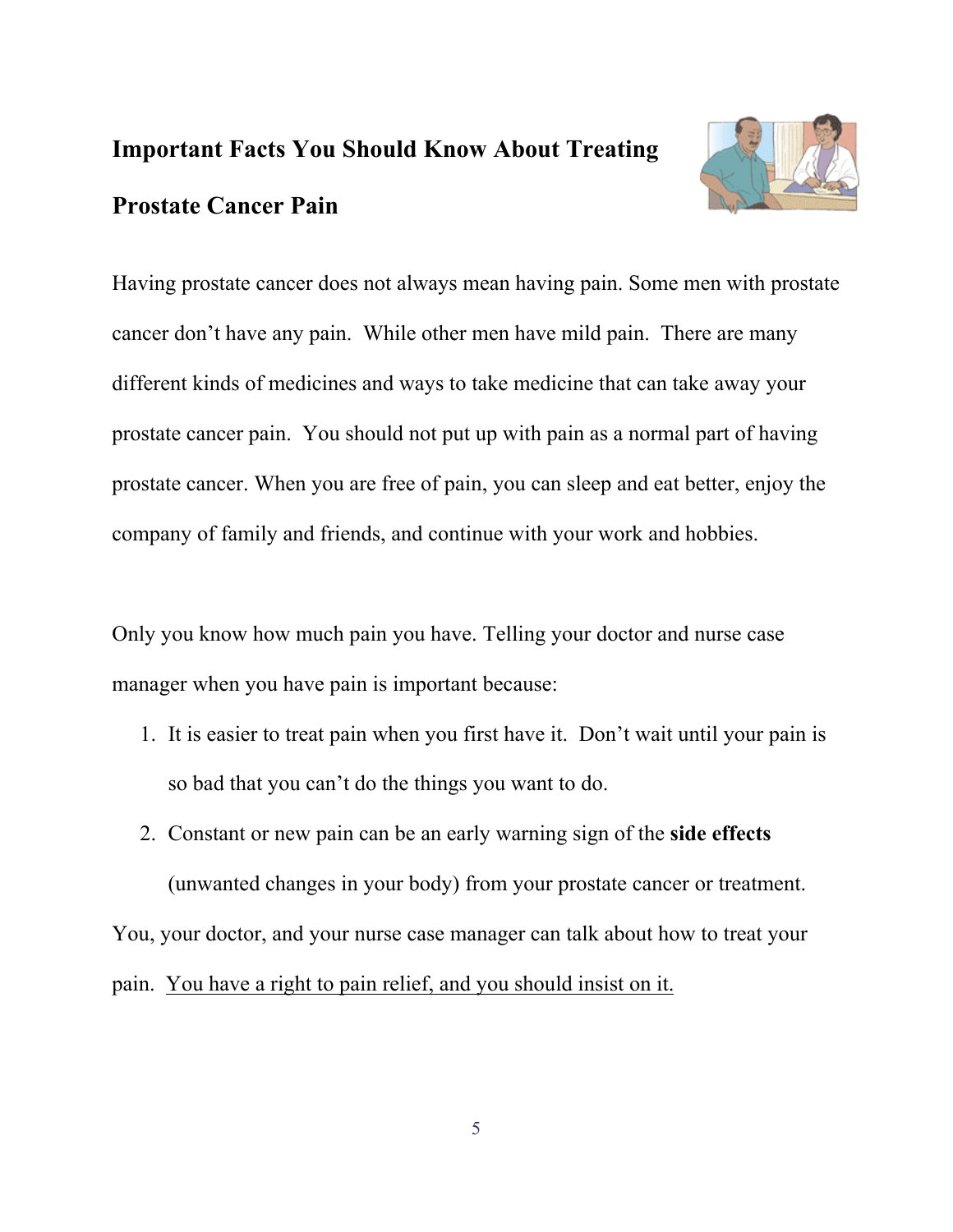### **Common Questions About Taking Pain Medicine**

Many men have questions about taking medicine to relieve their prostate cancer pain. You might have the same questions. The following is a list of common questions that are asked and answers to these questions.

### **Can My Prostate Cancer Pain Be Relieved?**

Yes, the pain caused by your prostate cancer can always be relieved. There are many medicines and methods available to control your prostate cancer pain. Your doctor and nurse case manager are here to help you with this. Talk to them about any questions you have.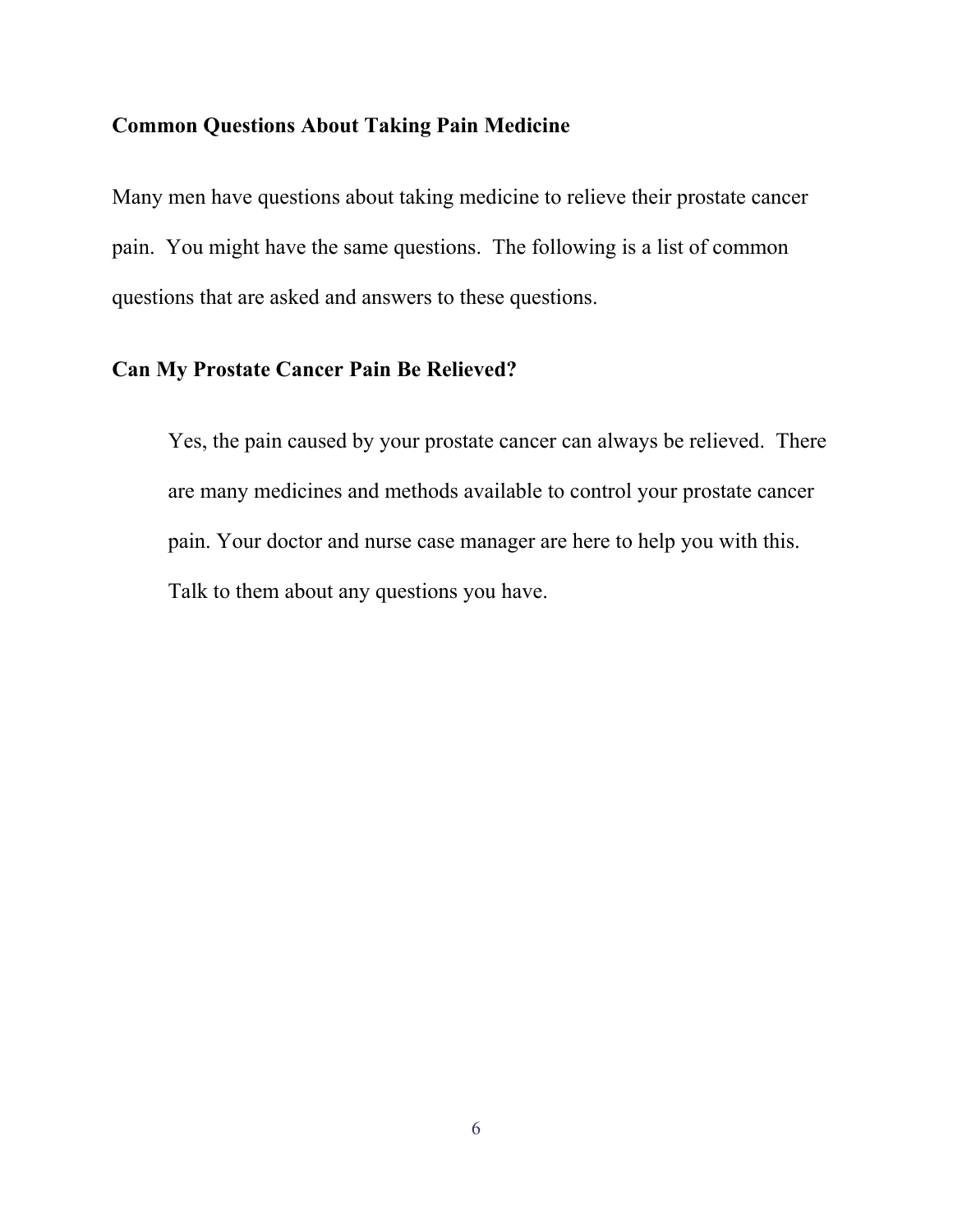# **What Does Pain Control Have To Do With Treatment Of My Prostate Cancer?**

Controlling your prostate cancer pain is part of the overall treatment of your prostate cancer. Your doctor wants and needs to hear about what pain control methods work and don't work for you. Knowing about your pain will help your doctor better understand how your prostate cancer and your treatment are affecting your body. Sometimes knowing about the pain will let your doctor talk about other prostate cancer treatments for you. Talking to your doctor about your pain will not distract your doctor from treating your prostate cancer.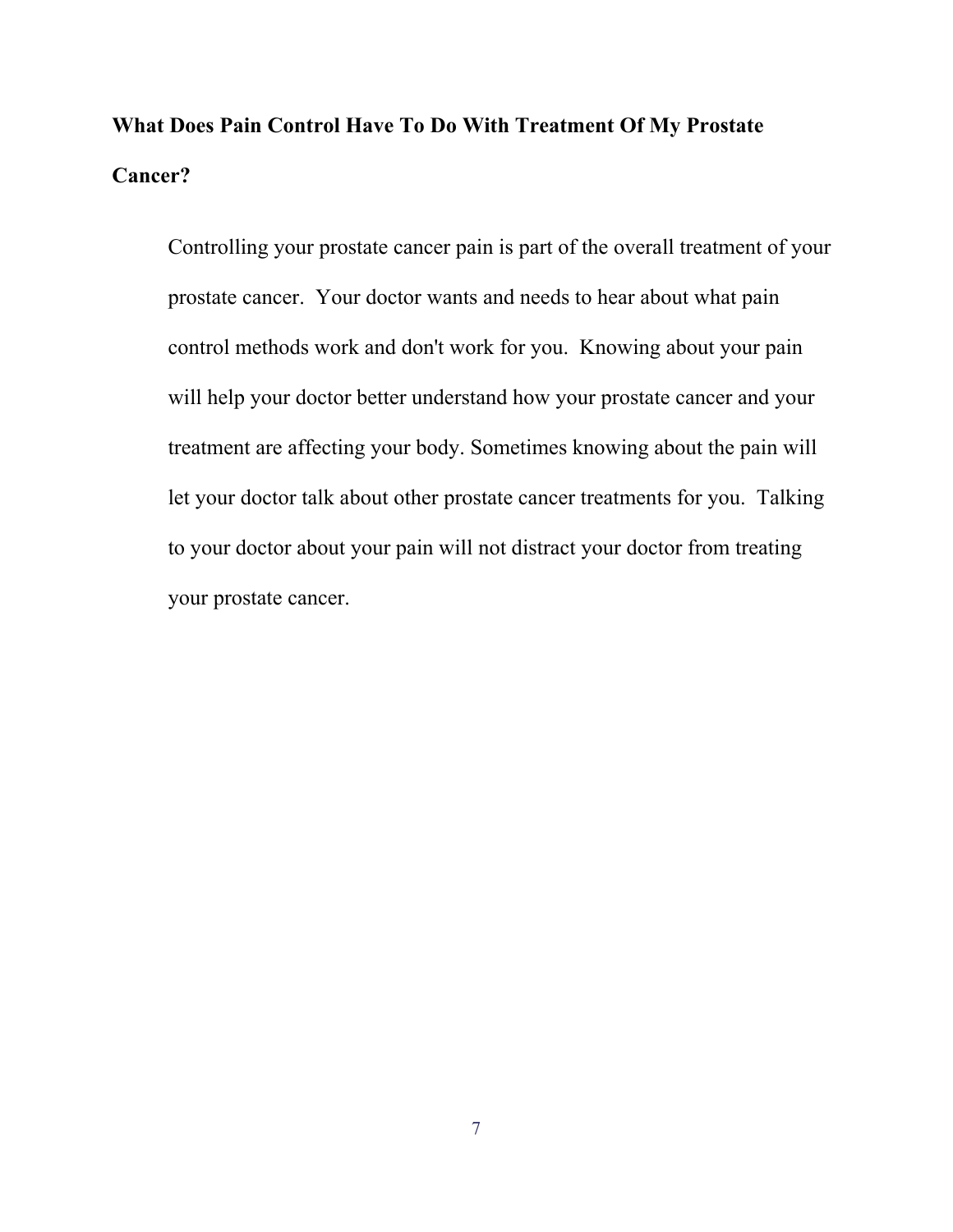## **What Is The Best Way To Control My Pain?**

The best way to control your pain is to stop it from starting or getting worse. Your pain is best relieved when you treat it early. You may hear some people refer to this as "**staying on top**" of their pain. Do not hold off for as long as possible between taking your pain medicine. If you wait to take your pain medicine:

- Your pain may get worse
- It may take longer for your pain to go away, and
- You may need to take more pain medicine in order to stop your pain.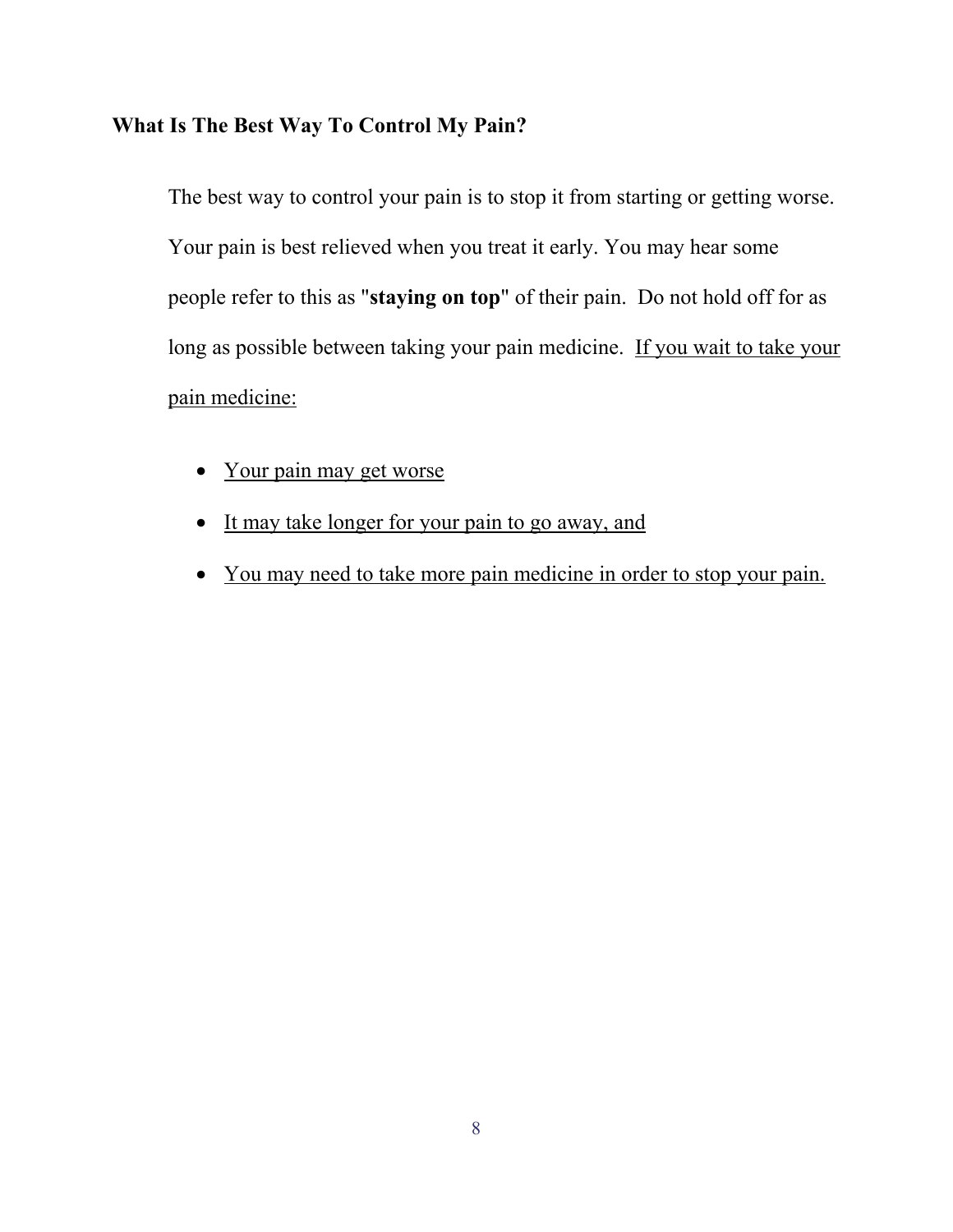### **Is Taking Pain Medicine A Sign Of Weakness?**

No. Not everyone feels pain in the same way. There is no need to be "brave" if you have pain because of your prostate cancer. As soon as you have any pain you should speak up. Telling your doctor or nurse case manager about your pain is not a sign of weakness. Remember, it is easier for you to control your pain when it starts rather than waiting until after it becomes severe. When you control your pain, you can sleep and eat better, enjoy the company of family and friends, and continue with your work and hobbies.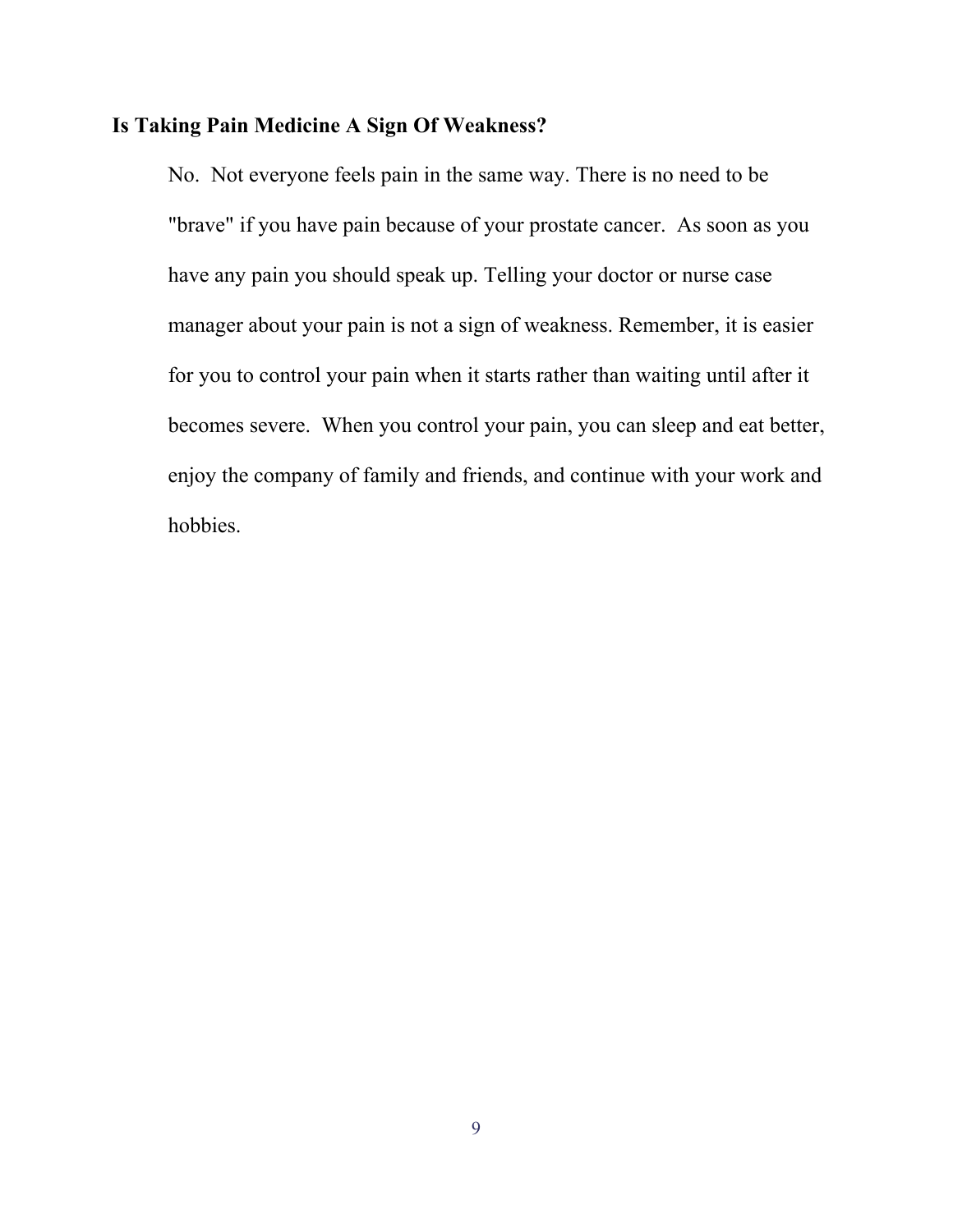#### **If I Take Pain Medication Will I Become Addicted To It?**

No. **Addiction** (the uncontrollable need and use of a substance such as a drug or alcohol) is a common fear of many men taking pain medicine for their prostate cancer. Such fear may keep you from taking your pain medicine. Or it may cause family members to encourage you to "hold off" for as long as possible between **doses** (amount of medicine taken at one time) of your pain medicine. If you have severe pain, your doctor may give you an **opioid** (O-pe-oid) to take to relieve your pain. An **opiod** is a medicine like morphine (MOR-feen) used to relieve moderate to severe pain. When you take an opiod to relieve pain, it rarely causes addiction. When you are ready to stop taking opioids, your doctor will slowly lower the amount of medicine you are taking. By the time you stop using the opiods, your body has had time to adjust to not needing them. If you are worried about becoming addicted to your pain medicine, talk to your doctor or nurse case manager.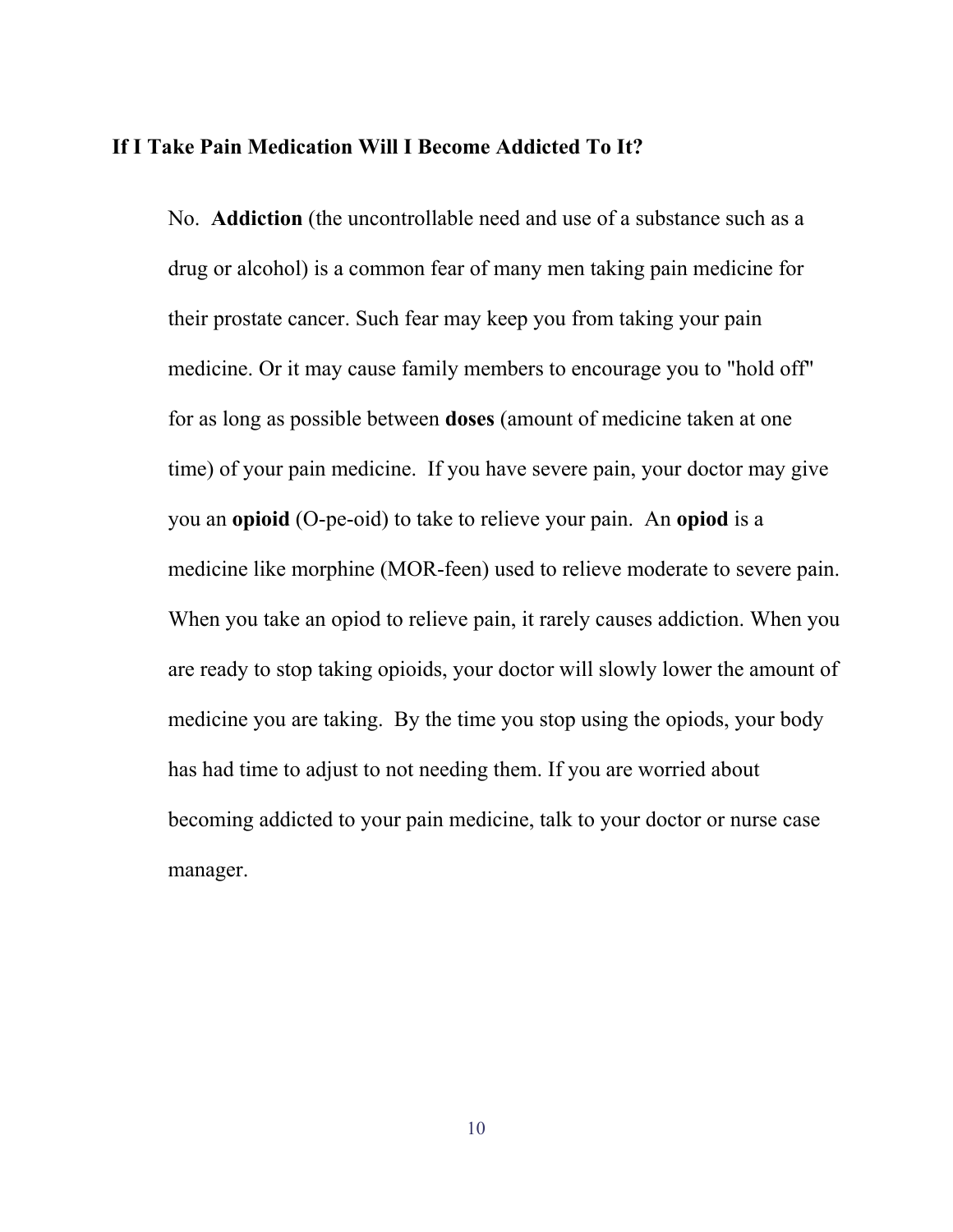# **Will I Get "High" Or Lose Control When I Take My Prostate Cancer Pain Medicines?**

If you take your pain medicine as your doctor tells you to, you will not get "high" or lose control. Some pain medicines may cause you to feel sleepy when you first start taking them. This feeling will usually go away after you have taken your pain medicine for two to three days. Sometimes it can take up to a week for this feeling to go away. Sometimes you become sleepy because once your pain is controlled you are able to catch up on the much needed sleep you missed when you were in pain. When your body is rested it is better able to heal. Controlling your pain lets you sleep so your body can heal. There are times when men taking pain medication for their prostate cancer get dizzy or feel confused. If this happens to you, talk to your doctor or nurse case manager. Your doctor may change how much pain medicine you are taking or the kind of medicine you are taking. This will usually take care of the problem of getting dizzy or feeling confused.

It is best not to drive yourself for the first two to three days after starting to take "strong" pain medication. Talk to your doctor about driving while you are taking your pain medicine.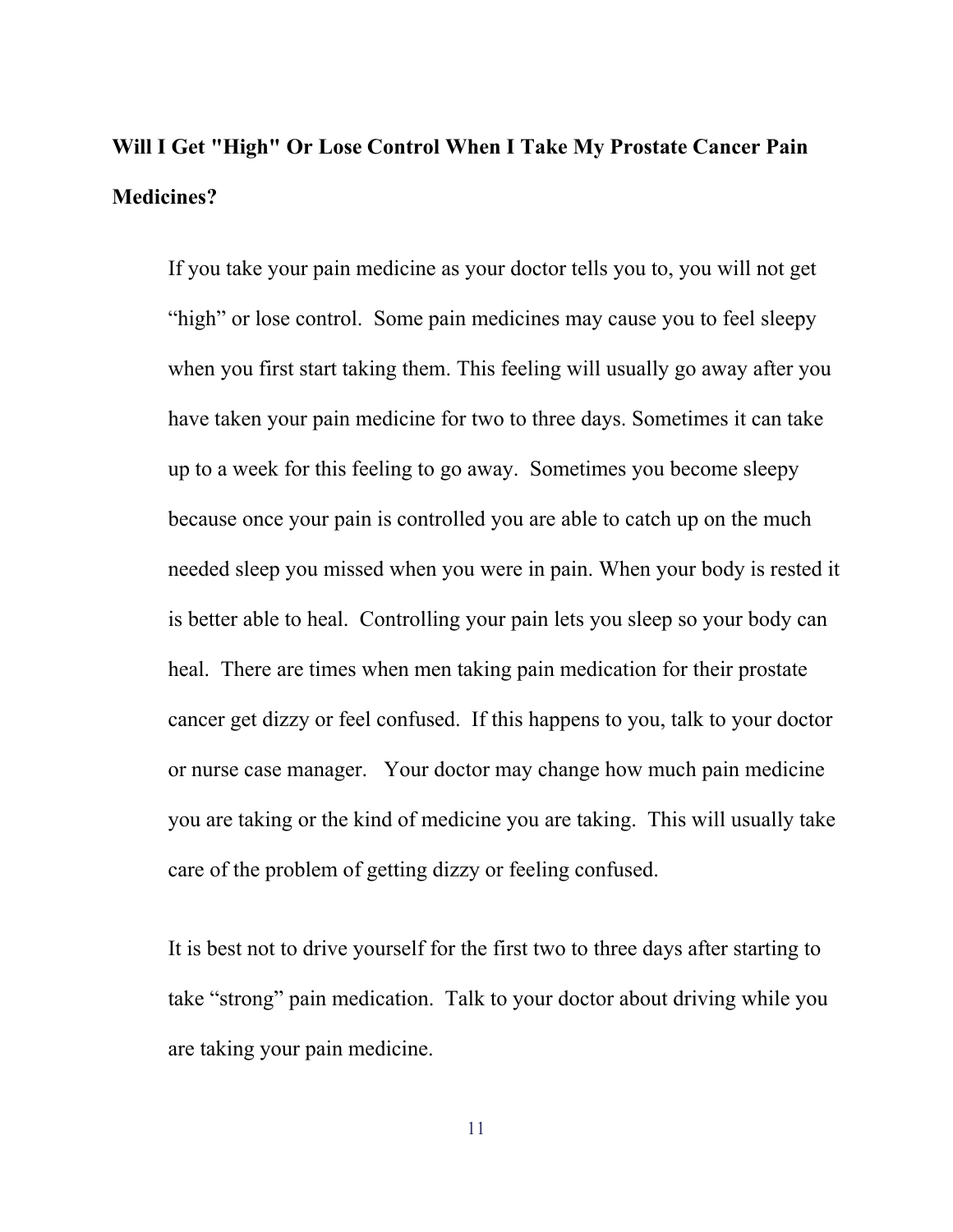#### **Are There Side Effects From Pain Medicines?**

Yes, some pain medicines can cause **side effects** (unwanted changes in your body caused by your prostate cancer treatment) like **constipation**, **nausea, vomiting**, or **drowsiness**. Your doctor or nurse can help you manage these side effects. Some side effects such as sleepiness, nausea, and itching usually go away after your body adjusts to the medication. Let your doctor know if these bother you. If the side effects do not get better or go away talk to your doctor or nurse case manager. Many side effects that you have because of your pain medicine can be managed by changing the:

- Kind of pain medicine you take
- Amount of pain medicine you are taking
- Time you take your pain medicine or
- Changing your diet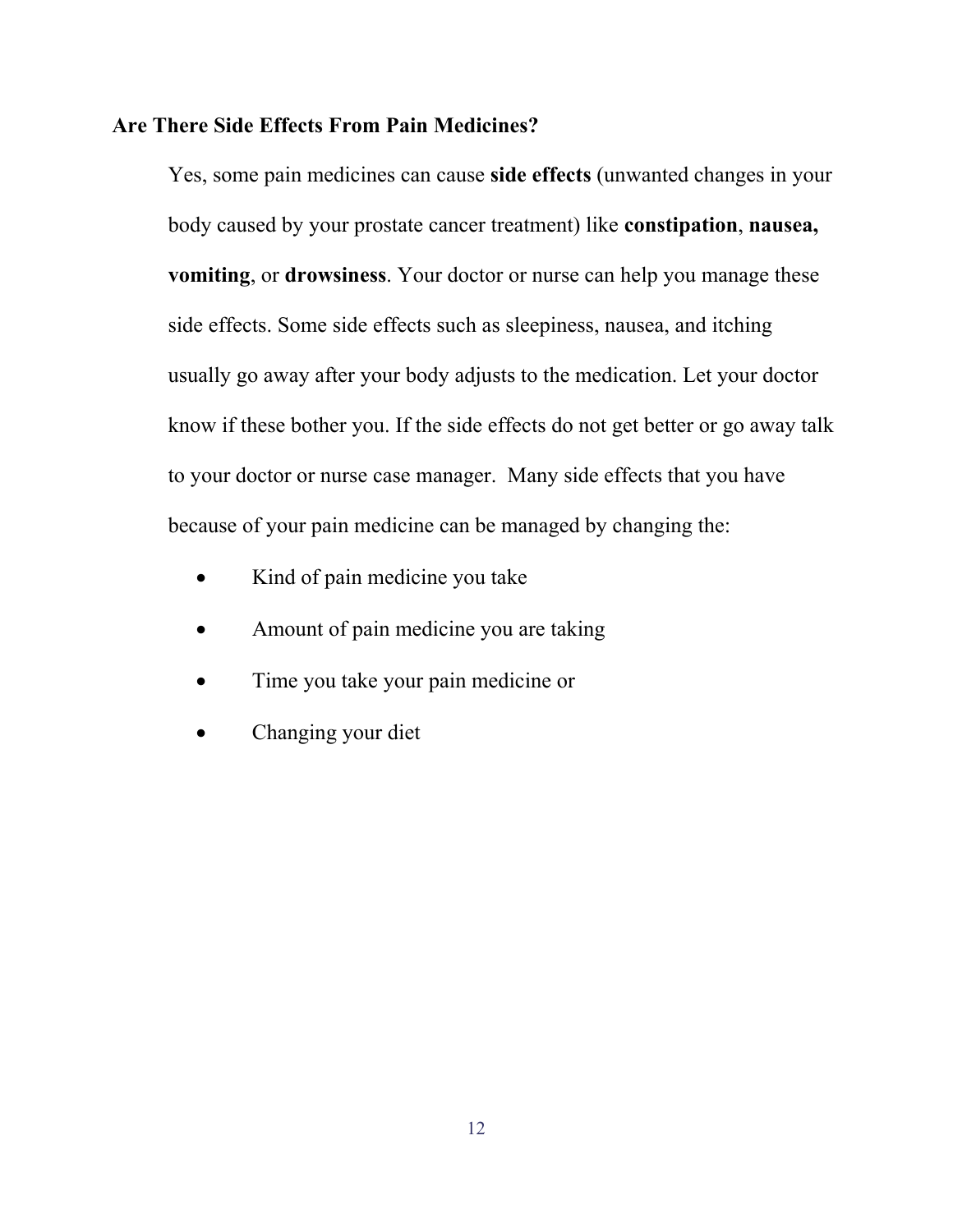# **Will The Pain Medicine I Am Taking For My Prostate Cancer Stop Working If I Take It For A Long Time?**

Yes, sometimes this can happen. If your body gets used to the medicine you are taking, your medicine may not relieve the pain as well as it once did. This is called **tolerance**. If this does happen, speak to your doctor. Tolerance is hardly ever a problem with cancer pain treatment. The amount of pain medicine you are taking can be changed or other pain medicines can be added to help you. This keeps your body from building a tolerance to the pain medicine.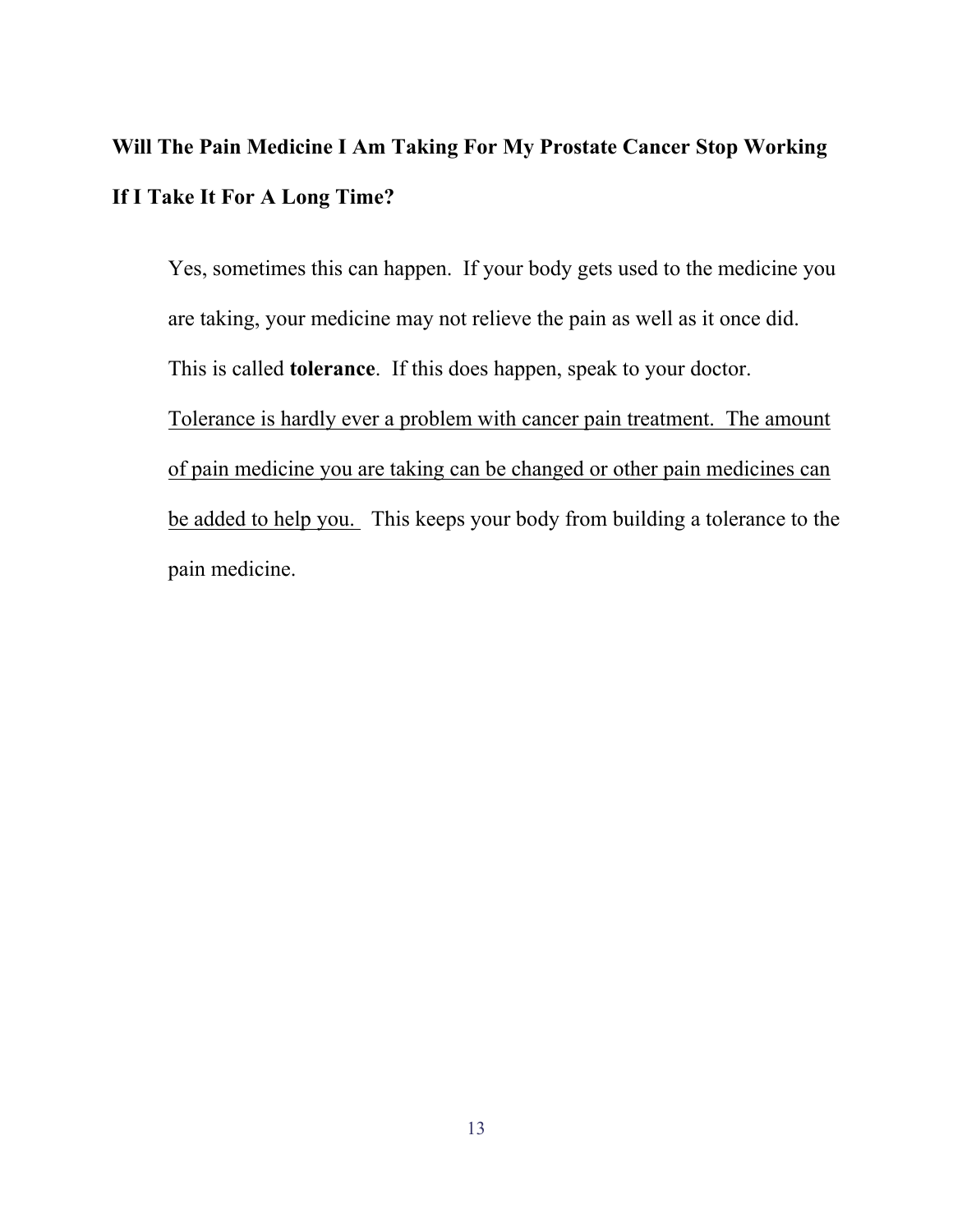## **What Are The Different Types Of Prostate Cancer Pain?**

Your prostate cancer pain may be **acute** or **chronic**. Acute pain is severe and lasts for a short time. Acute pain is a message from your body that it is being hurt in some way. The acute pain will usually go away when your injury is healed. Chronic pain may go from mild to severe and lasts for a long time. If you have chronic pain and are taking medicine to control it, you may also have **breakthrough pain**. Breakthrough pain may be moderate to severe. It happens very fast and may last anywhere from minutes to hours. This kind of pain can happen unexpectedly for no clear reason, or it may be set off by an activity, like coughing, moving, or going to the bathroom. Breakthrough pain may happen several times a day. It is a very common kind of pain. It is called breakthrough pain because you feel pain even though you are taking your pain medicine as your were told to by your doctor. Speak with your doctor or nurse case manager if you have any questions about the type of pain you may feel.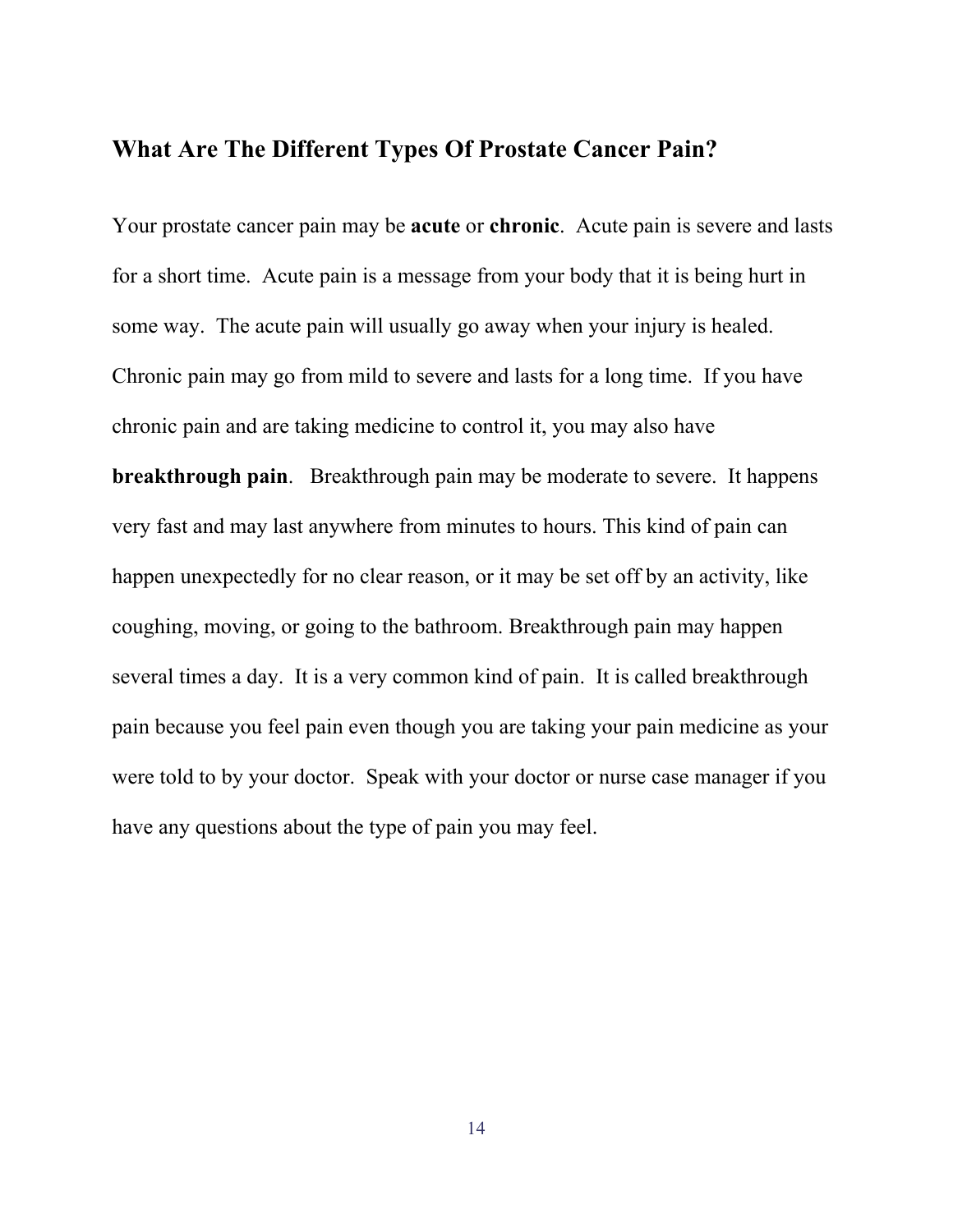## **What Causes Pain In Men With Prostate Cancer?**

Many different things may cause your pain. The pain you are feeling may be from your prostate cancer or from other things such as sore muscles or a headache. If you have pain from your prostate cancer, the amount of pain you have may depend on the **stage (**the amount of a cancer within your body) of your prostate cancer and your **pain threshold** (the amount of pain you can live with). Pain may also be caused by your prostate cancer treatment. Or you may have pain that has nothing to do with your prostate cancer. Like other people, you can get headaches, sore muscles, and other aches and pains.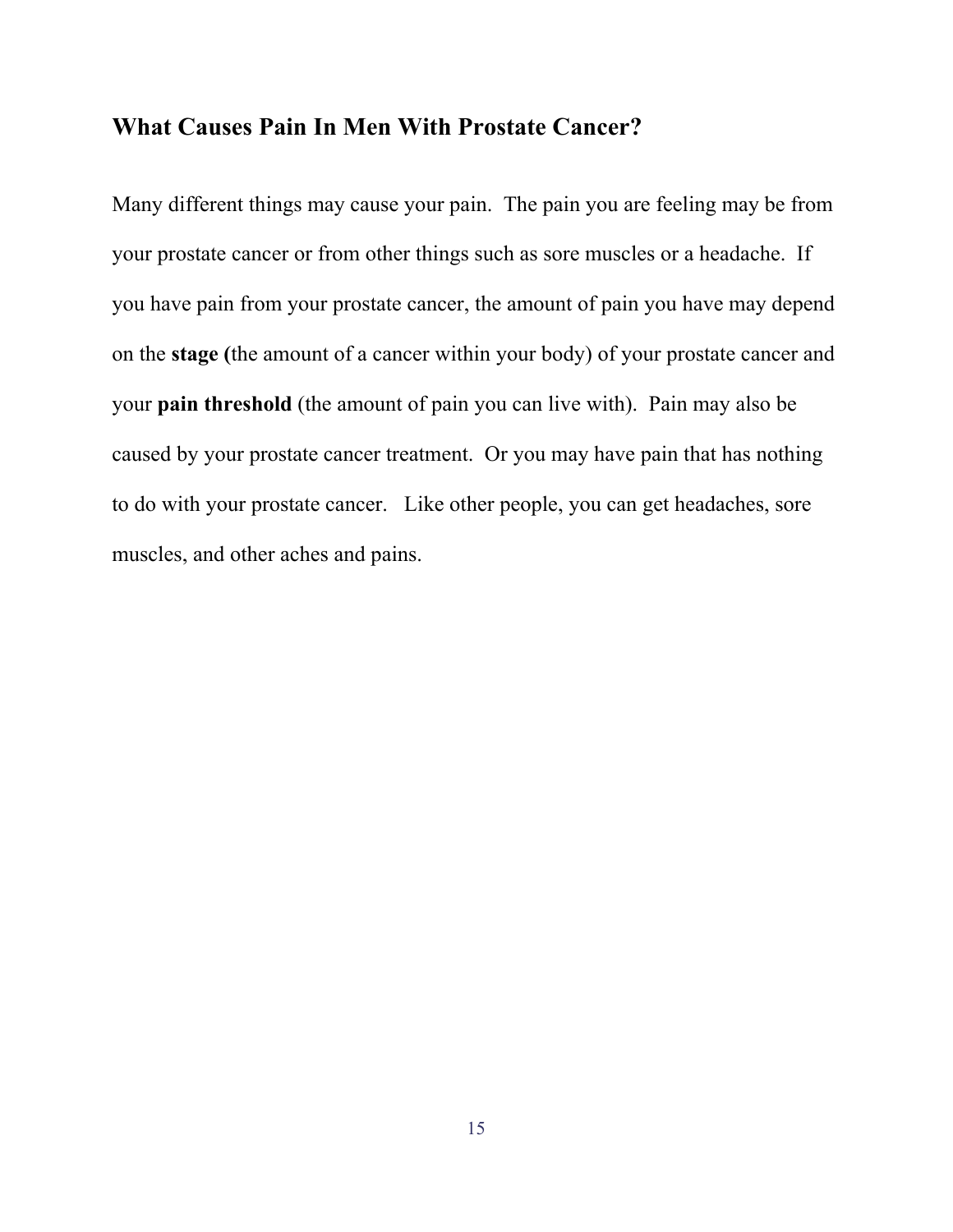## **How Can My Prostate Cancer Pain Be Treated?**

Prostate cancer pain is usually treated with pain medicine and with non-medicine treatments like relaxation. For more information about pain medicine and non-medicine treatments, please read the IMPACT Booklets, "Types of Pain Medicines for Your Prostate Cancer" and "Controlling Your Pain Without Medicine." Speak with your doctor or nurse case manager before you take any medicine for your prostate cancer pain.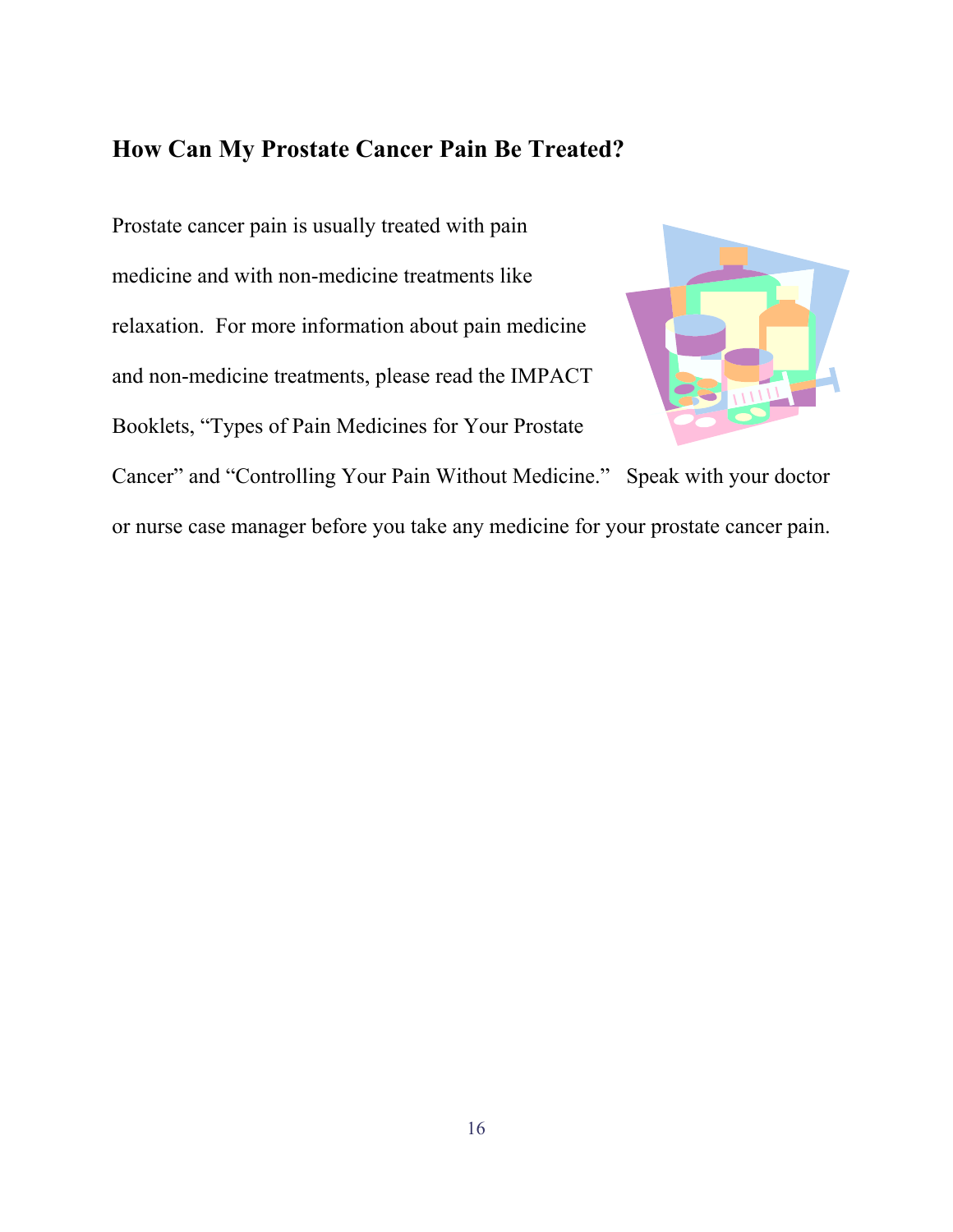# **How Do I Make A Plan To Control My Prostate Cancer Pain?**

Controlling your pain is a team effort. Your team is made up of you, your doctor, your nurse case manager, your

family, and friends. The first step is to make a pain control plan with your doctor. In order to make a pain control plan that works best for you, you need to be able to explain your pain to your doctor as well as your family or friends. Your family or friends can explain your pain to your doctor if you are too tired or in too much pain.

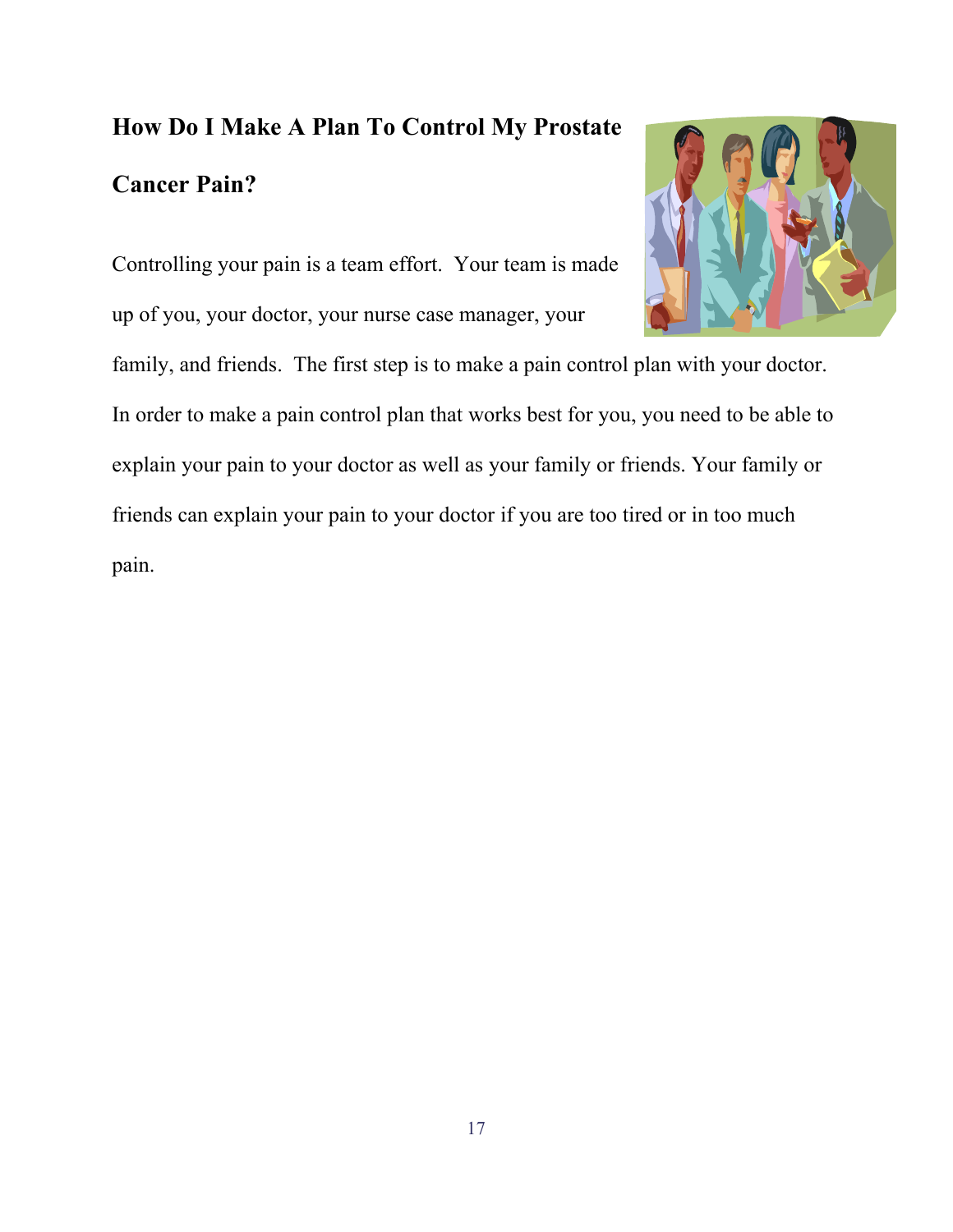## **Making A Plan To Control Your Prostate**

## **Cancer Pain**

## **Step 1: Explaining Your Pain**

Using a pain scale is helpful in describing how much pain you are feeling. Try to assign a number from 0 to 10 to your pain level. If you have no pain,



use a 0. As the numbers get higher, they stand for pain that is getting worse. A 10 means the pain is the worst you can

imagine.

You can use a rating scale to describe:

- How bad your pain is at its worst.
- How bad your pain is most of the time.
- How bad your pain is at its least.
- How your pain changes with treatment.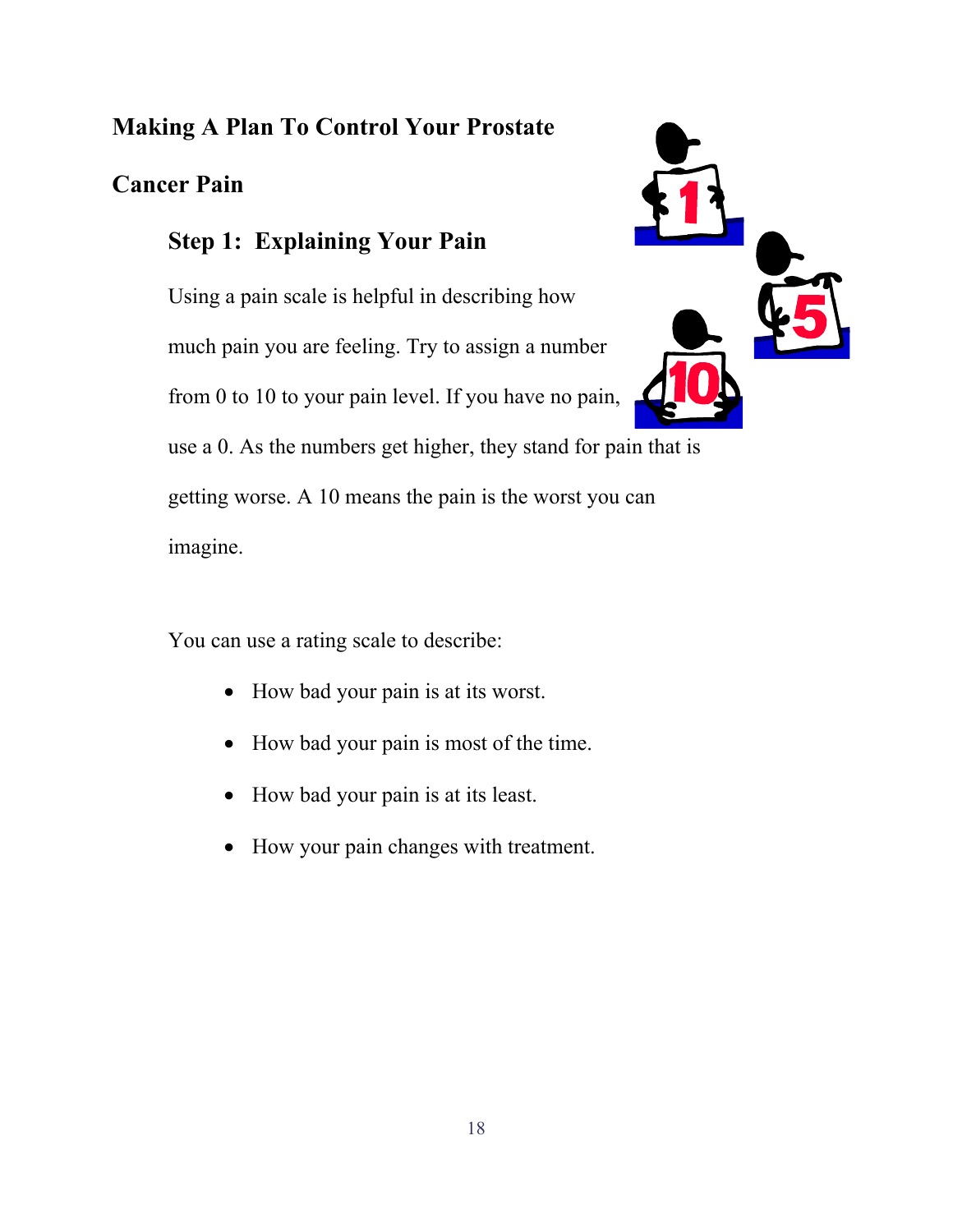# **Step 2: Explaining Where You Feel Pain**

Where is the pain located on your body? Mark the areas on the drawing below where you have pain.



You may want to bring this sheet with you to your doctor's appointment. It may help you talk about your pain control plan with your doctor.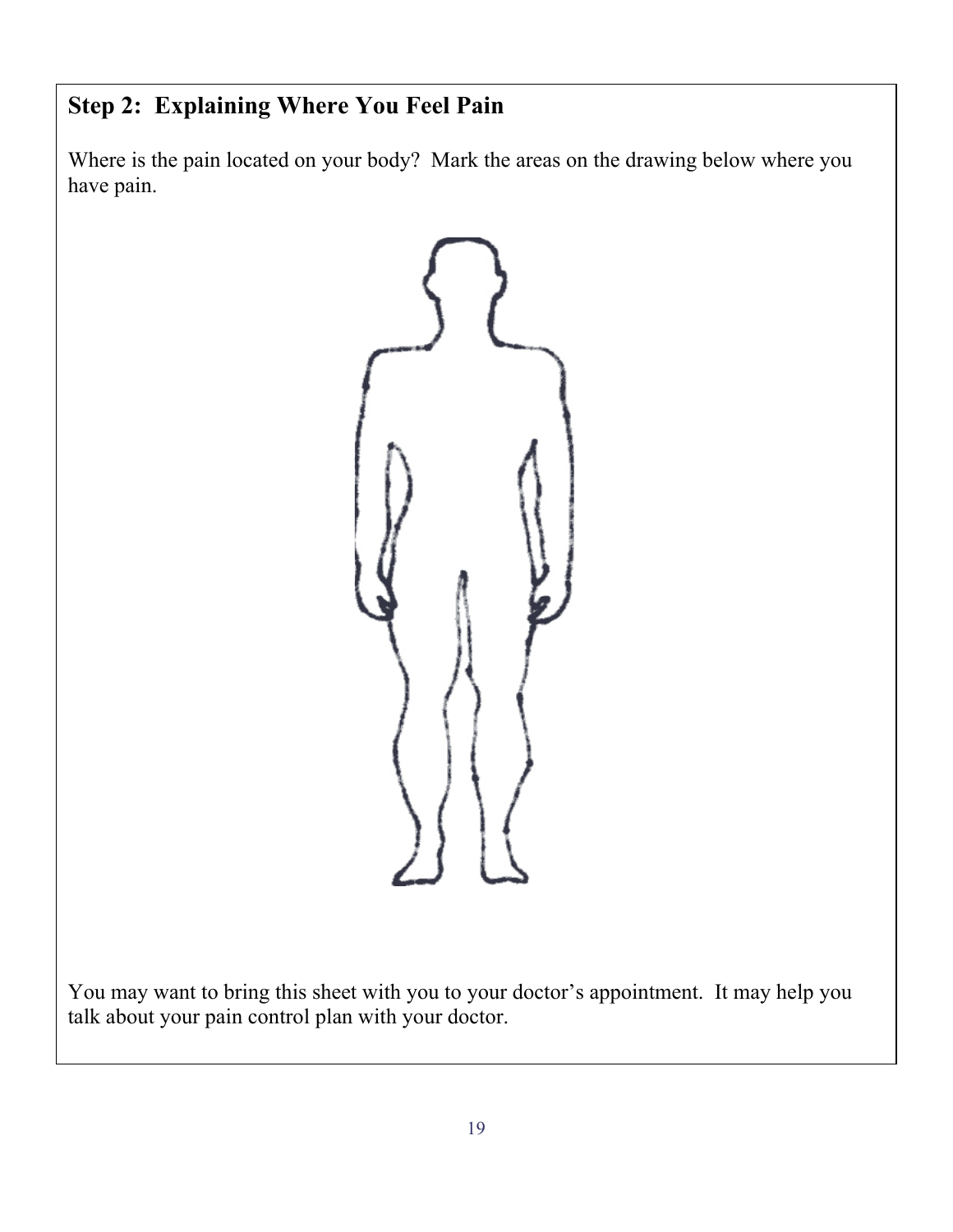Tell your doctor, nurse case manager, and family or friends:

- Where you feel pain.
- What it feels like sharp, dull, throbbing, steady.
- How strong the pain feels.
- How long it lasts.
- What makes the pain better or worse.
- What medicines you are taking for the pain and how much relief you get from them.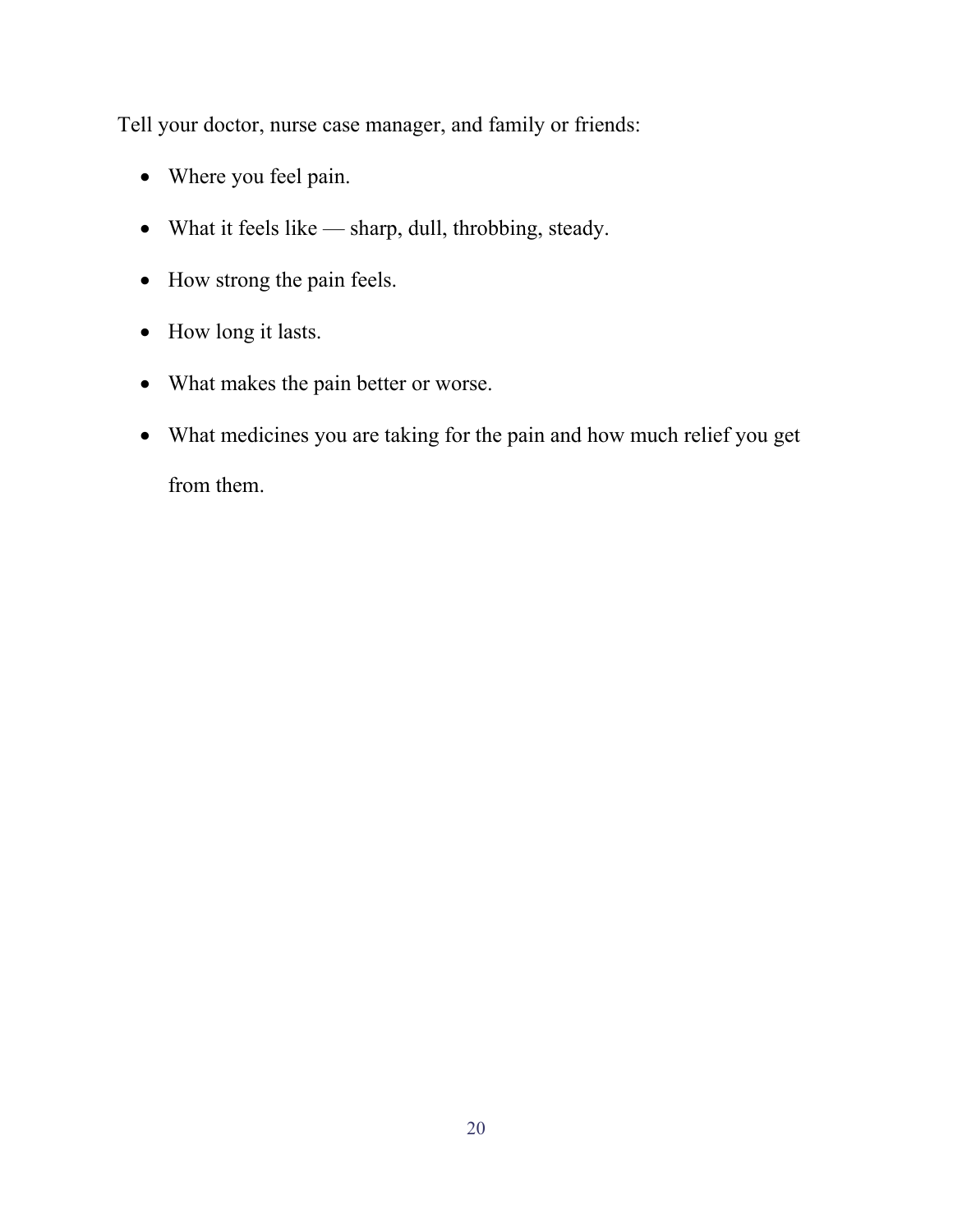## **Step 3: Deciding On The Best Pain Medicine For You**

In deciding what pain medicines are best for you, your doctor and nurse case manager may also need to know:

- What medicines you are taking now and what pain medicines you have taken in the past, including what has worked and not worked.
- Any known allergies to medicines.

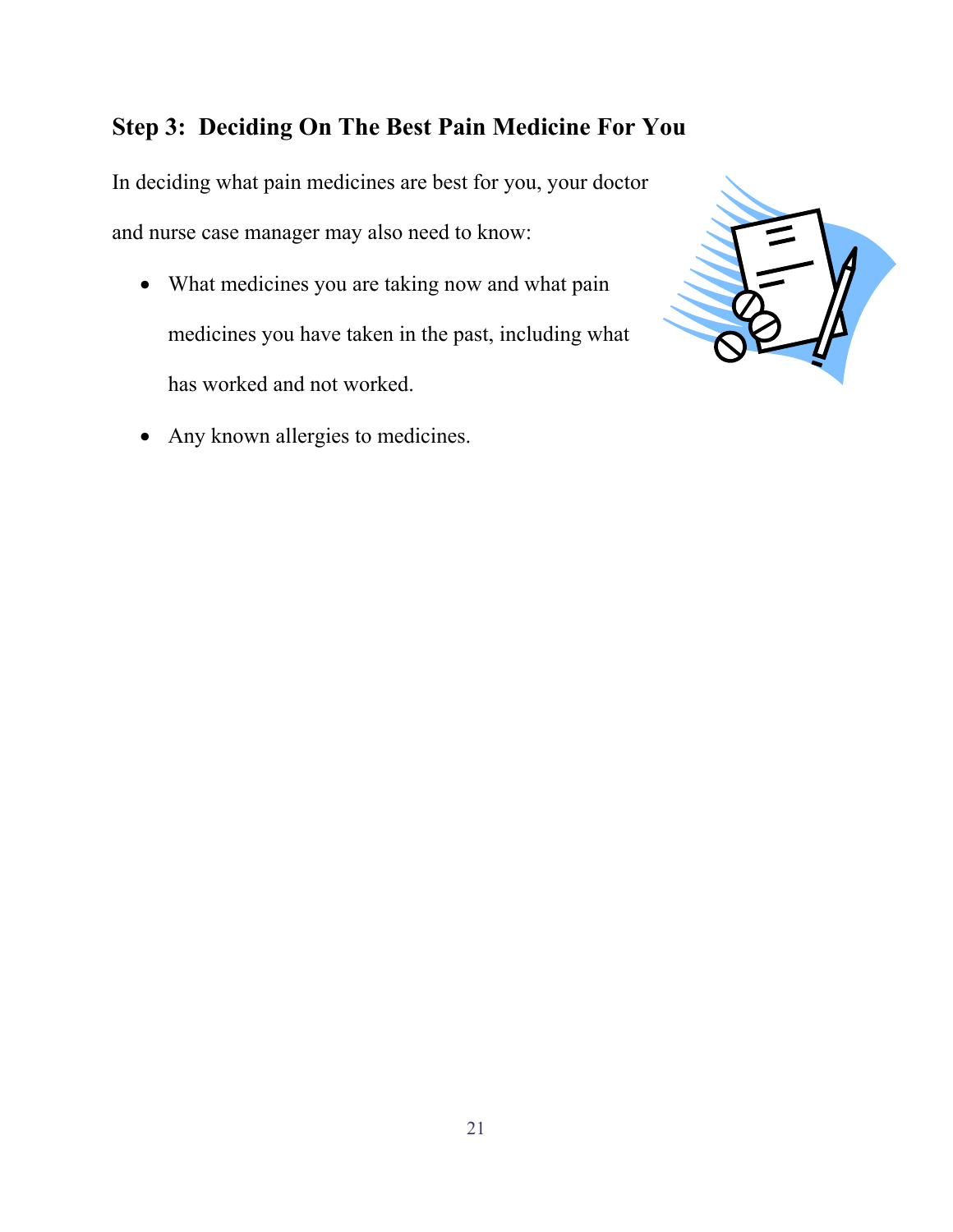## **Step 4: Questions To Ask Your Doctor About Pain**

## **Medicine**

(You may want to take this sheet with you to your doctor's appointment. It may help you talk about your pain control plan with your doctor.)

- How much medicine should I take? How often should I take my pain medicine?
- If my pain is not relieved, can I take more? If I need to take more, how much should I take?
- Should I call you before taking more?
- What if I forget to take my pain medicine or take my pain medicine too late?
- Should I take my pain medicine with food?
- How much liquid should I drink with the pain medicine?
- How long does it take the pain medicine to start working?
- Is it safe to drink alcohol, drive, or operate machinery after I have taken pain my medicine? What other medicines can I take with my pain medicine?
- What side effects from the pain medicine are possible and how can I keep them from happening?



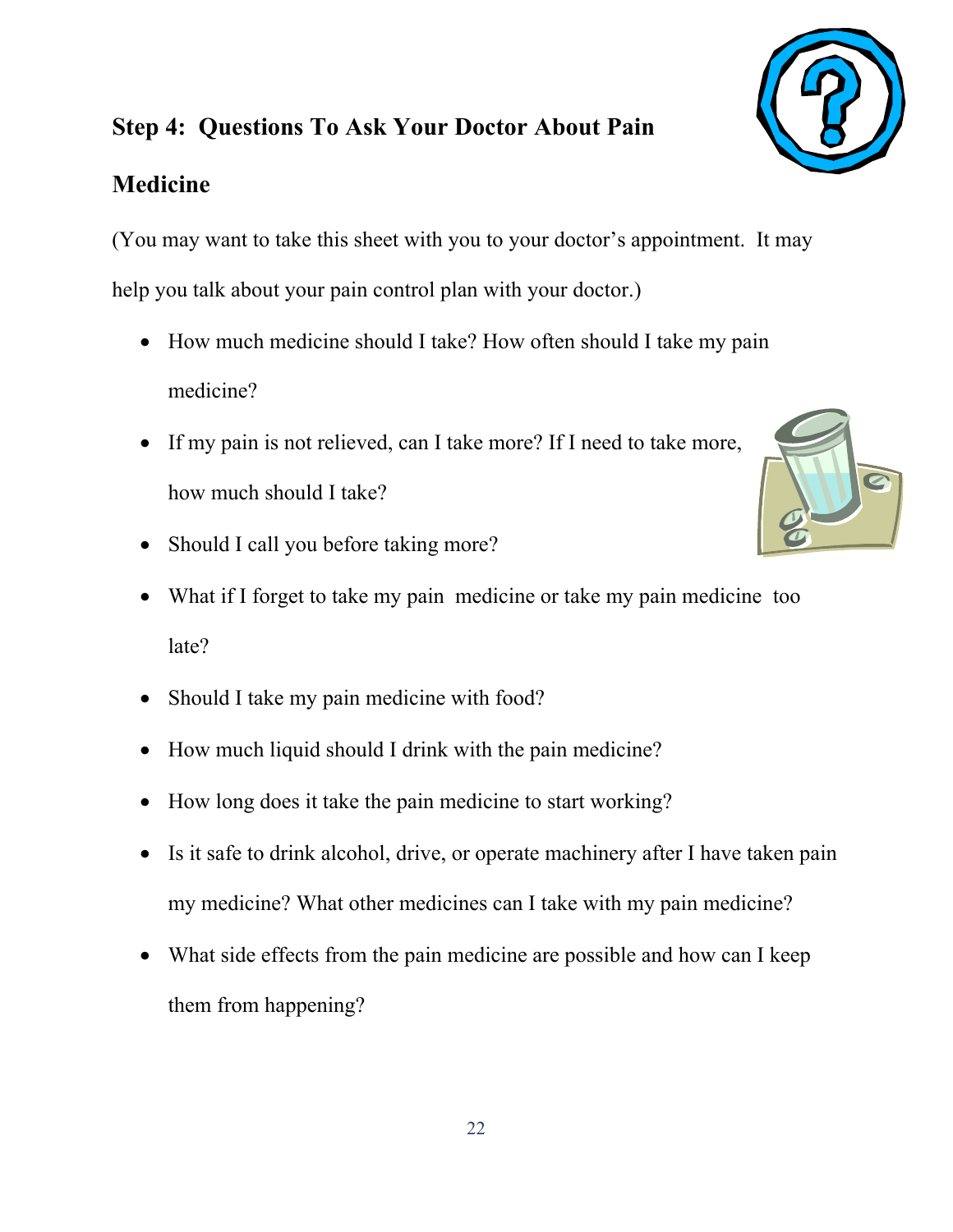# **Step 5: Keeping Track Of My Prostate Cancer Pain**

You may find it helpful to keep a record or a diary to track the pain and what works best to lessen your pain.

You can share this record with those caring for you. This



will help them figure out what method of pain control works best for you. You may wish to use copies of the "Pain Control Record" found at the end of this booklet to record this information. Your records can include:

- Words to describe your pain.
- Any activity that seems to be affected by the pain or that lowers or raises the amount of your pain.
- Any activity that you cannot do because of your pain.
- The name and the dose of the pain medicine you are taking.
- The times you take pain medicine or use another pain-relief method.
- The number from your rating scale that explains the amount of your pain.
- Your pain rating 1 to 2 hours after you use your pain-relief method.
- How long the pain medicine works.
- How pain keeps you from doing your normal activities, such as sleeping, eating, sexual activity, or working.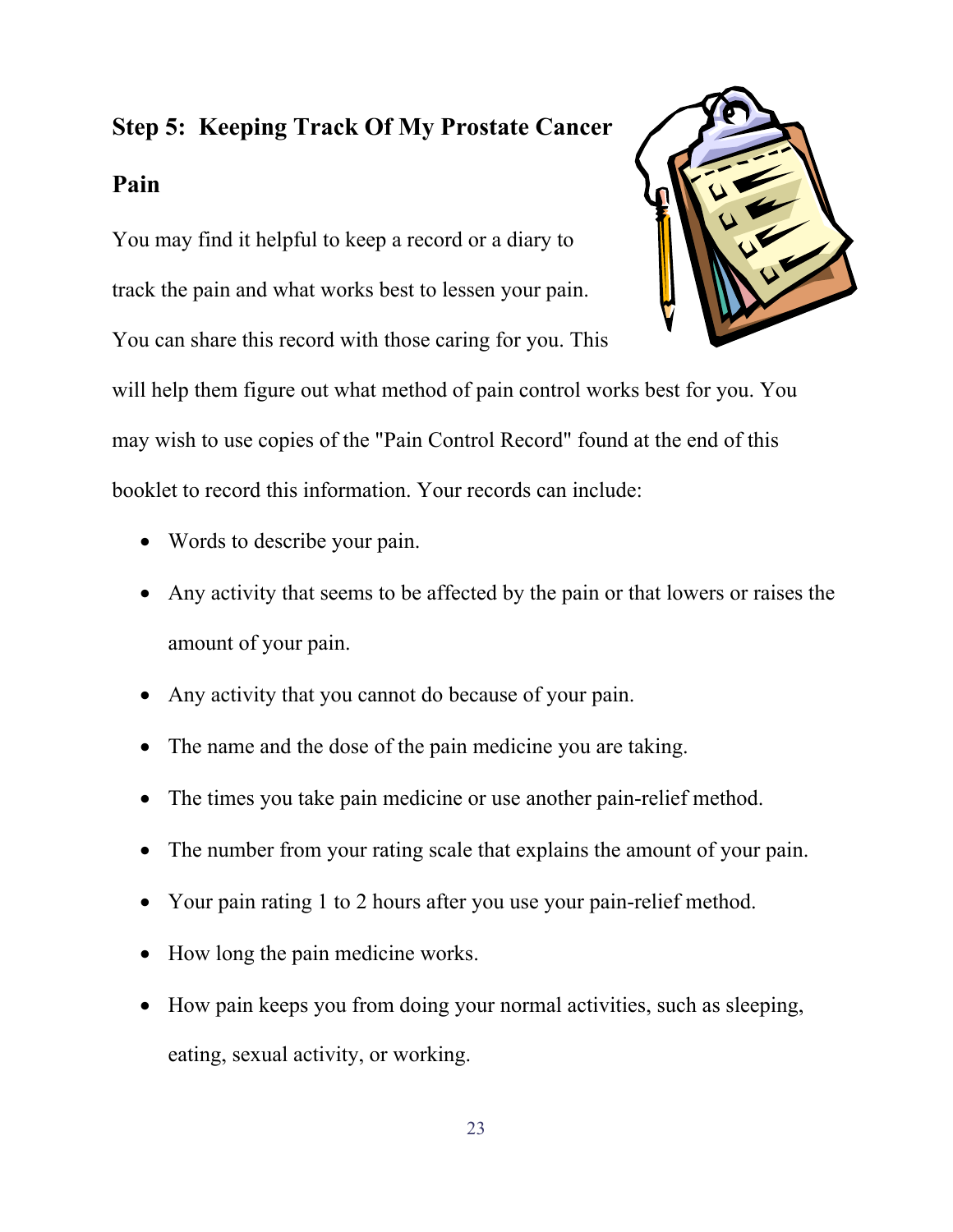- Any pain-relief methods other than medicine you use such as rest, **relaxation**, **distraction**, or **imagery**.
- Any side effects you might have from the pain medication, such as constipation, nausea or vomiting.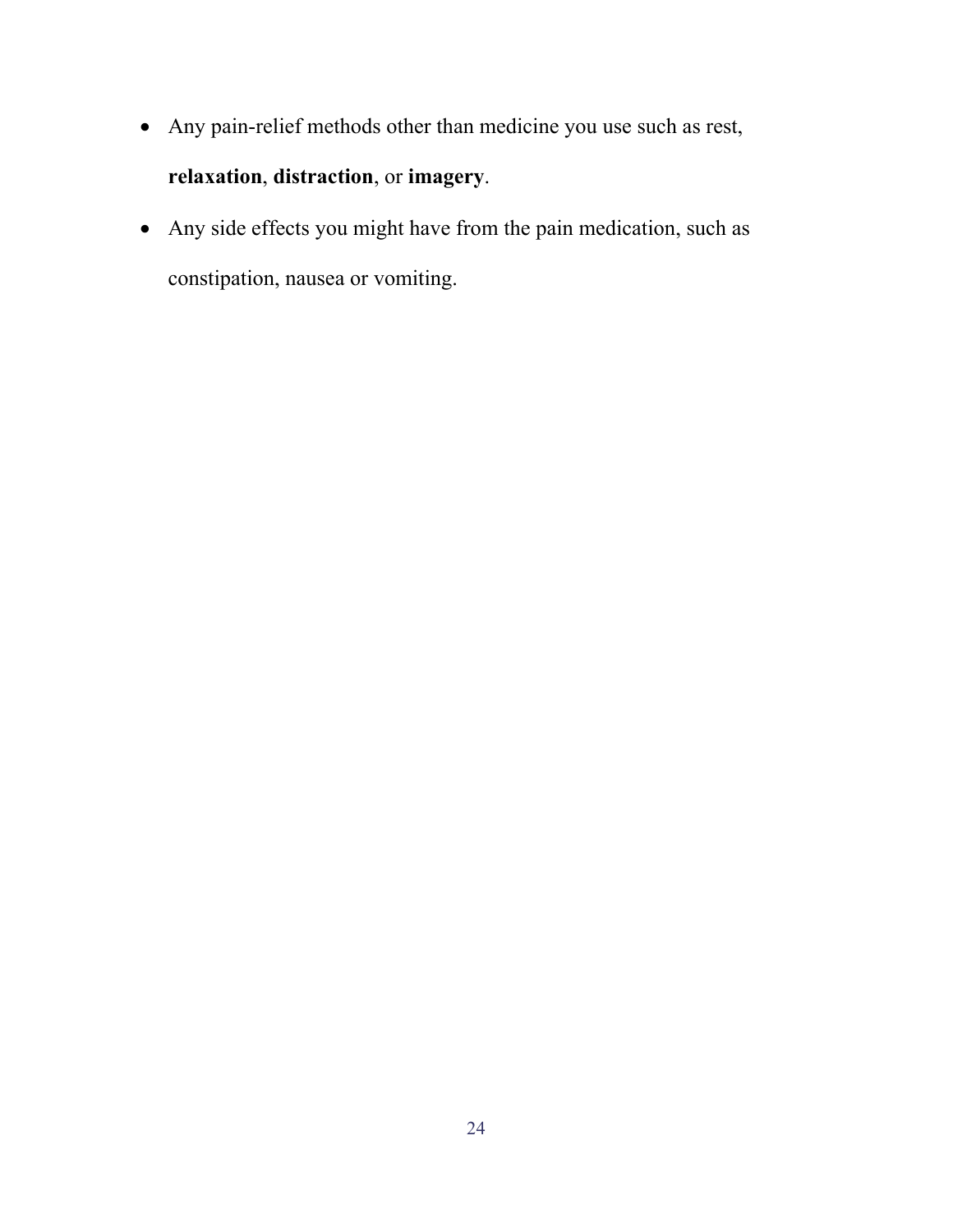## **Step 6: When Your Pain Medicine Is Not Working**

If one pain medicine does not work, there is almost always

another one that can be tried. Also, if the timing or way that you are taking the pain medicine does not work for you, changes can be made. Talk to your doctor or nurse case manager about finding the pain medicine or method that works best for you. You may need a different pain medicine, a combination of pain medicines or a change in the dose of your pain medicines if:

- Your pain is not relieved.
- Your pain medicine does not start working within the time your doctor said it would.
- Your pain medicine does not work for the length of time your doctor said it would.
- You have breakthrough pain.
- You have side effects that you cannot manage.
- You have serious side effects such as trouble breathing, dizziness, and rashes. Call your doctor right away if these occur.
- The timing or the way you are taking the medicine does not work for you.
- Pain interferes with your normal activities, such as eating, sleeping, working, and sexual activity.

25



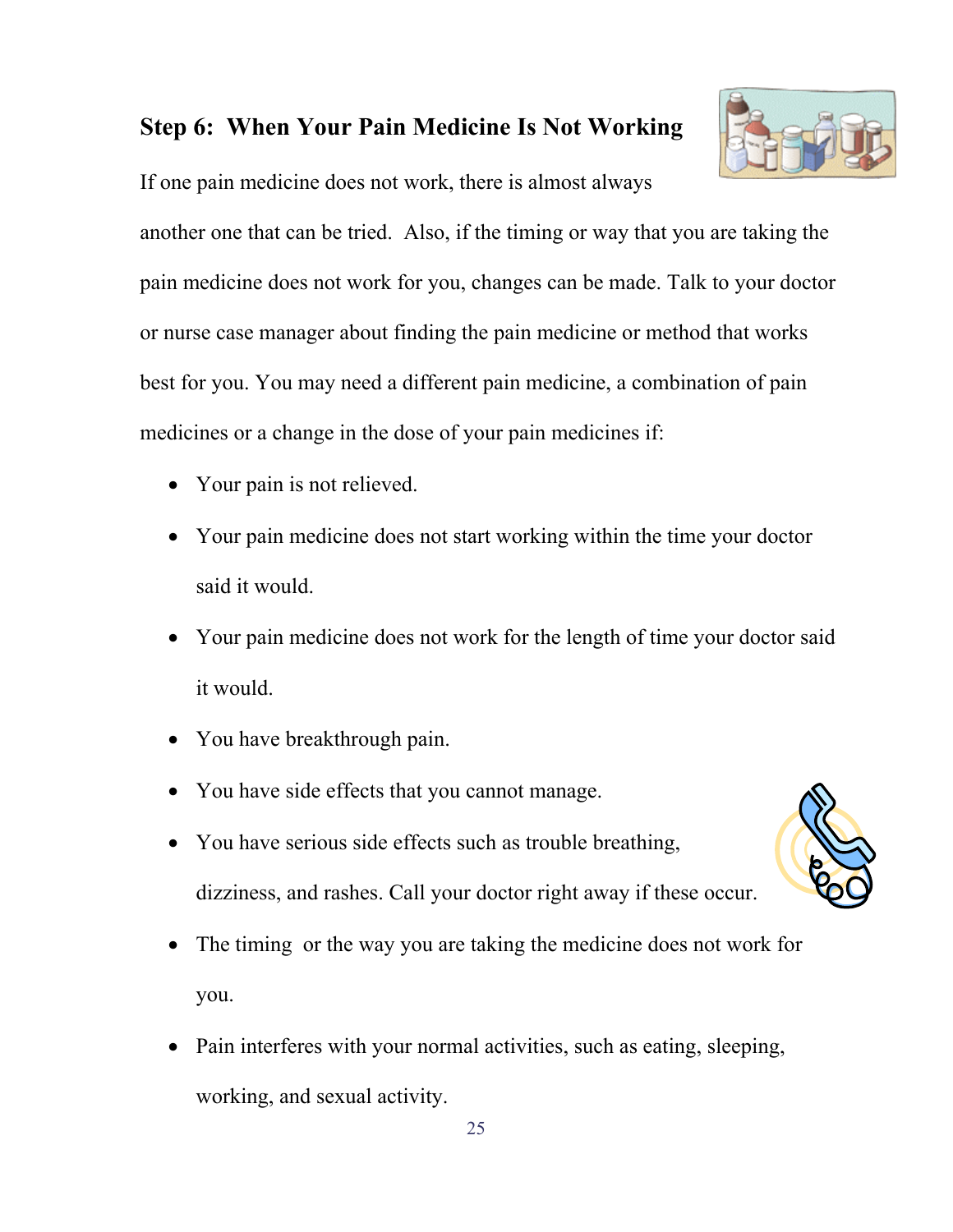| <b>Your Pain Control Team</b>                                                  |                |  |  |  |  |  |  |
|--------------------------------------------------------------------------------|----------------|--|--|--|--|--|--|
| <b>Doctor's Name</b>                                                           |                |  |  |  |  |  |  |
| Doctor's office phone number                                                   |                |  |  |  |  |  |  |
| Phone number where you can reach your<br>doctor in the evening or on weekends. |                |  |  |  |  |  |  |
| <b>Nurse Case Manager's Name</b>                                               |                |  |  |  |  |  |  |
| <b>Nurse Case Manager's phone number</b>                                       | 1-800-409-8252 |  |  |  |  |  |  |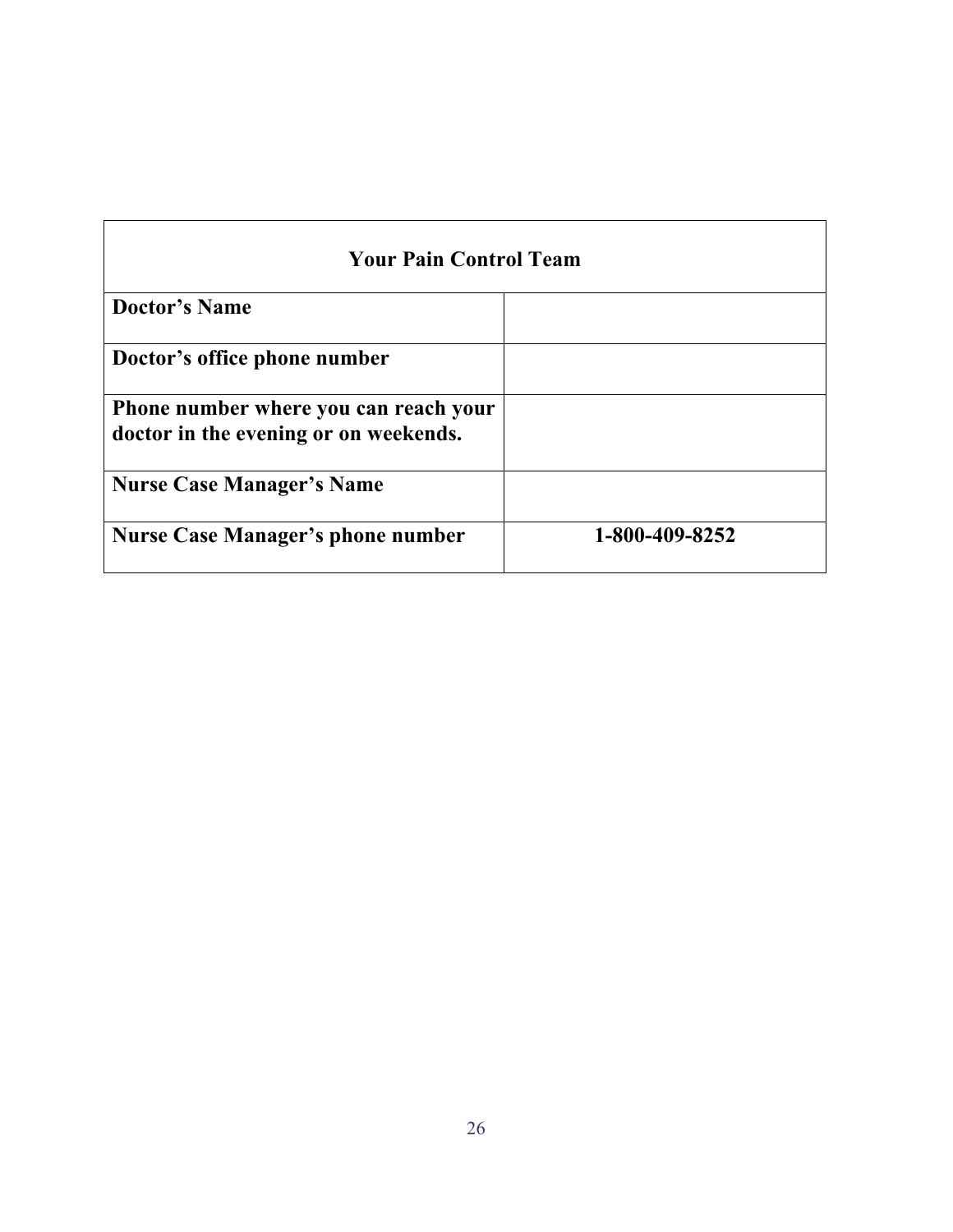## **Pain Control Record**

You can use a chart like this to rate your pain and to keep a record of how well the medicine is working. Write the information in the chart. Use the pain intensity scale to rate your pain before and after you take the medicine.

| Pain Intensity Scale |              |                |                |                          |   |                         |                |         |            |            |
|----------------------|--------------|----------------|----------------|--------------------------|---|-------------------------|----------------|---------|------------|------------|
| $\boldsymbol{0}$     | $\mathbf{1}$ | $\overline{2}$ | $\overline{3}$ | $\overline{4}$           | 5 | 6                       | $\overline{7}$ | 8       | 9          | 10         |
| No Pain              |              |                |                |                          |   |                         |                |         |            | Worst Pain |
|                      |              |                |                |                          |   |                         |                |         |            | You Can    |
| Think Of             |              |                |                |                          |   |                         |                |         |            |            |
|                      |              |                | Pain           |                          |   |                         |                |         | Other pain |            |
| Date                 |              | <b>Time</b>    | scale          | <b>Medicine and dose</b> |   |                         | relief methods |         |            |            |
|                      |              |                | rating         |                          |   |                         |                |         | used       |            |
|                      |              |                |                |                          |   |                         |                |         |            |            |
| June 6               | 8 am         |                | 6              |                          |   | Morphine 30mg - every 4 |                | Massage |            |            |
| (example)            |              |                |                | hrs                      |   |                         |                |         |            |            |
|                      |              |                |                |                          |   |                         |                |         |            |            |
|                      |              |                |                |                          |   |                         |                |         |            |            |
|                      |              |                |                |                          |   |                         |                |         |            |            |
|                      |              |                |                |                          |   |                         |                |         |            |            |
|                      |              |                |                |                          |   |                         |                |         |            |            |
|                      |              |                |                |                          |   |                         |                |         |            |            |
|                      |              |                |                |                          |   |                         |                |         |            |            |
|                      |              |                |                |                          |   |                         |                |         |            |            |
|                      |              |                |                |                          |   |                         |                |         |            |            |
|                      |              |                |                |                          |   |                         |                |         |            |            |
|                      |              |                |                |                          |   |                         |                |         |            |            |
|                      |              |                |                |                          |   |                         |                |         |            |            |
|                      |              |                |                |                          |   |                         |                |         |            |            |
|                      |              |                |                |                          |   |                         |                |         |            |            |
|                      |              |                |                |                          |   |                         |                |         |            |            |
|                      |              |                |                |                          |   |                         |                |         |            |            |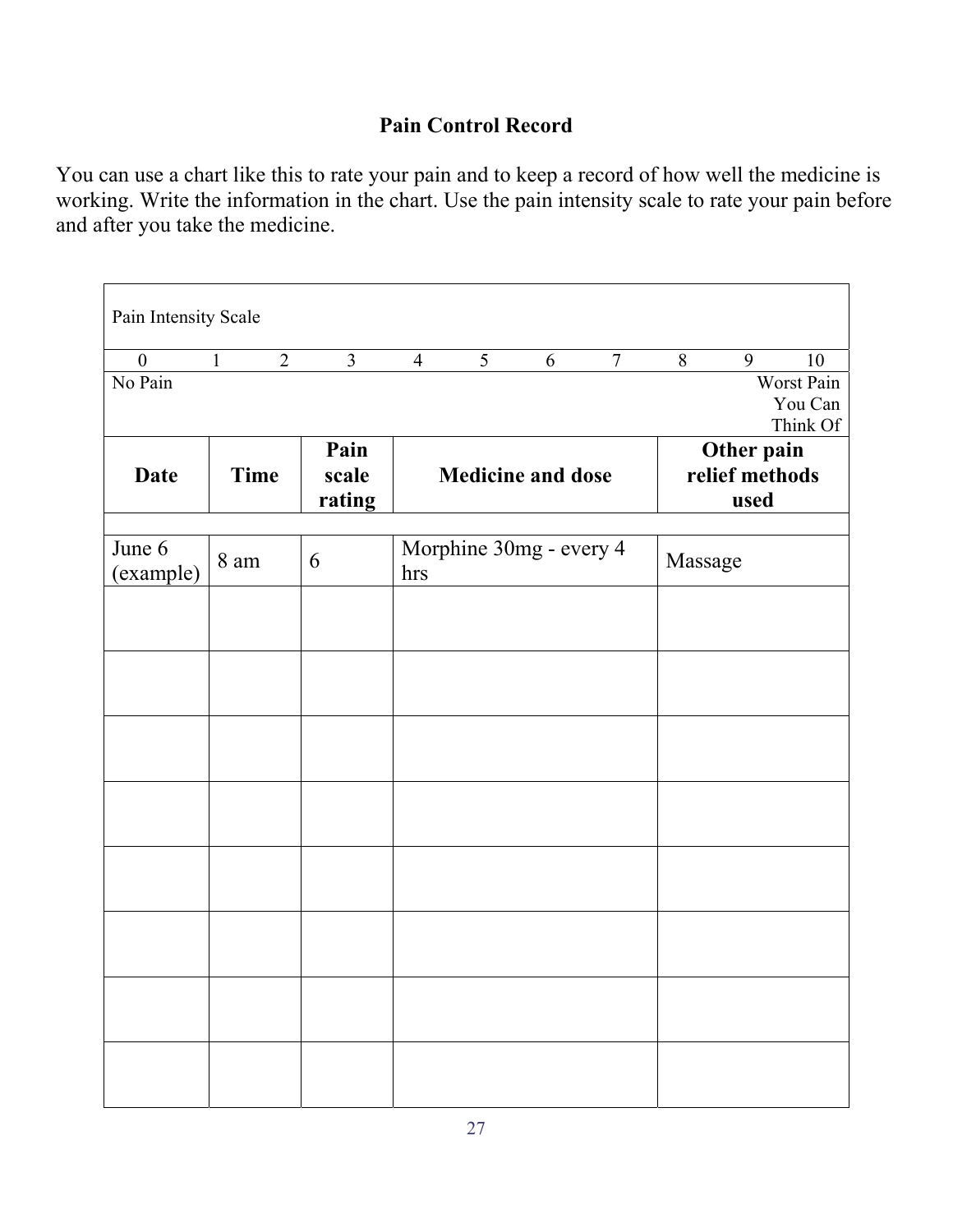#### **Step 7: Making the Most Of Your Pain Control Plan**

Take your pain medicine on a regular schedule (by the clock) to help prevent persistent or chronic pain.

- Do not skip doses of your scheduled medicine. Once you feel the pain, it is harder to control.
- If you experience breakthrough pain, use your short-acting medicine as your doctor suggests. Don't wait for the pain to get worse. The more pain you have the more difficult it is to get the pain under control.
- Be sure only one doctor prescribes your pain medicine. If another doctor changes your medicine, ask the two doctors to discuss your treatment with each other.
- Never take someone else's medicine. Medicines that worked for you in the past or that helped a friend or relative may not be right for you.
- Pain medicines affect different people in different ways. A very small dose may work for you, while someone else may need to take a much larger dose to obtain pain relief.

# **Remember, your pain control plan can be changed at any time to make it work better for you.**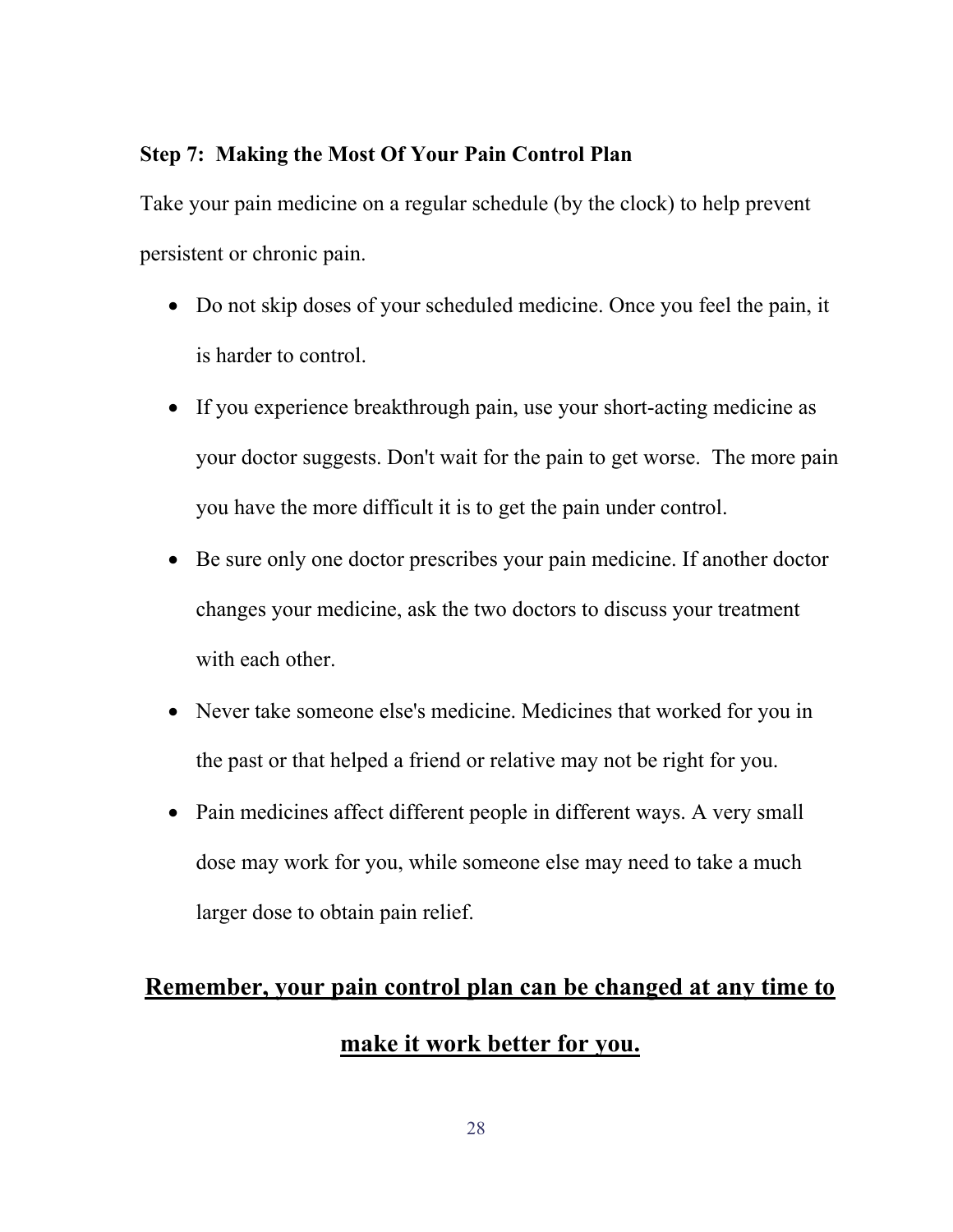### **What Have I Learned By Reading This Booklet?**

In this booklet, you learned about controlling your prostate cancer pain. You learned:

- Answers to common questions about controlling your prostate cancer pain
- Why you may have prostate cancer pain
- How to make a pain control plan

If you have any questions, please talk to your doctor or nurse case manager. It is important that you know how to manage your pain. This knowledge will help you take better care of yourself and feel more in control so that you are not kept from doing the things that you want to do. Remember you want to control your pain so that it does not control you.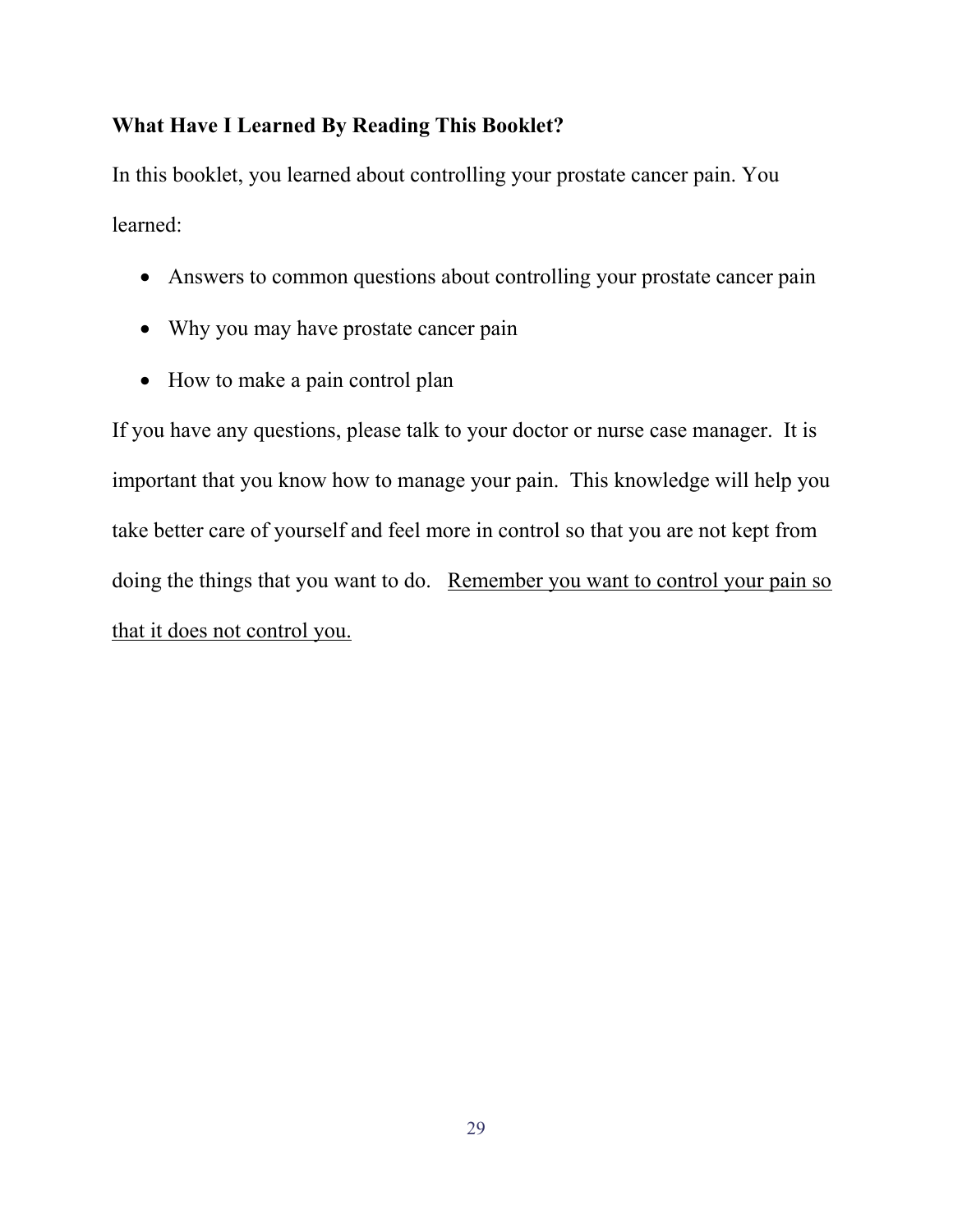#### **Key Words**

**Acute pain:** Pain that comes on quickly, can be severe, but lasts a relatively short time.

**Addiction:** the uncontrollable need and use of a substance such as a drug or alcohol.

**Breakthrough pain:** Intense increases in pain that can happen even if you are taking pain medicine.

**Chronic pain:** Pain that can range from mild to severe, and remains or get worse over a long period of time.

**Constipation:** having stool that is hard and difficult to pass.

**Distraction:** turning your attention to something other than your pain.

**Dose:** amount of medicine taken at one time.

Drowsiness: when you are very tired and ready to fall asleep.

**Imagery:** A relaxation method in which the person focuses on positive images in his mind.

**Nausea:** feeling queasy or sick to your stomach.